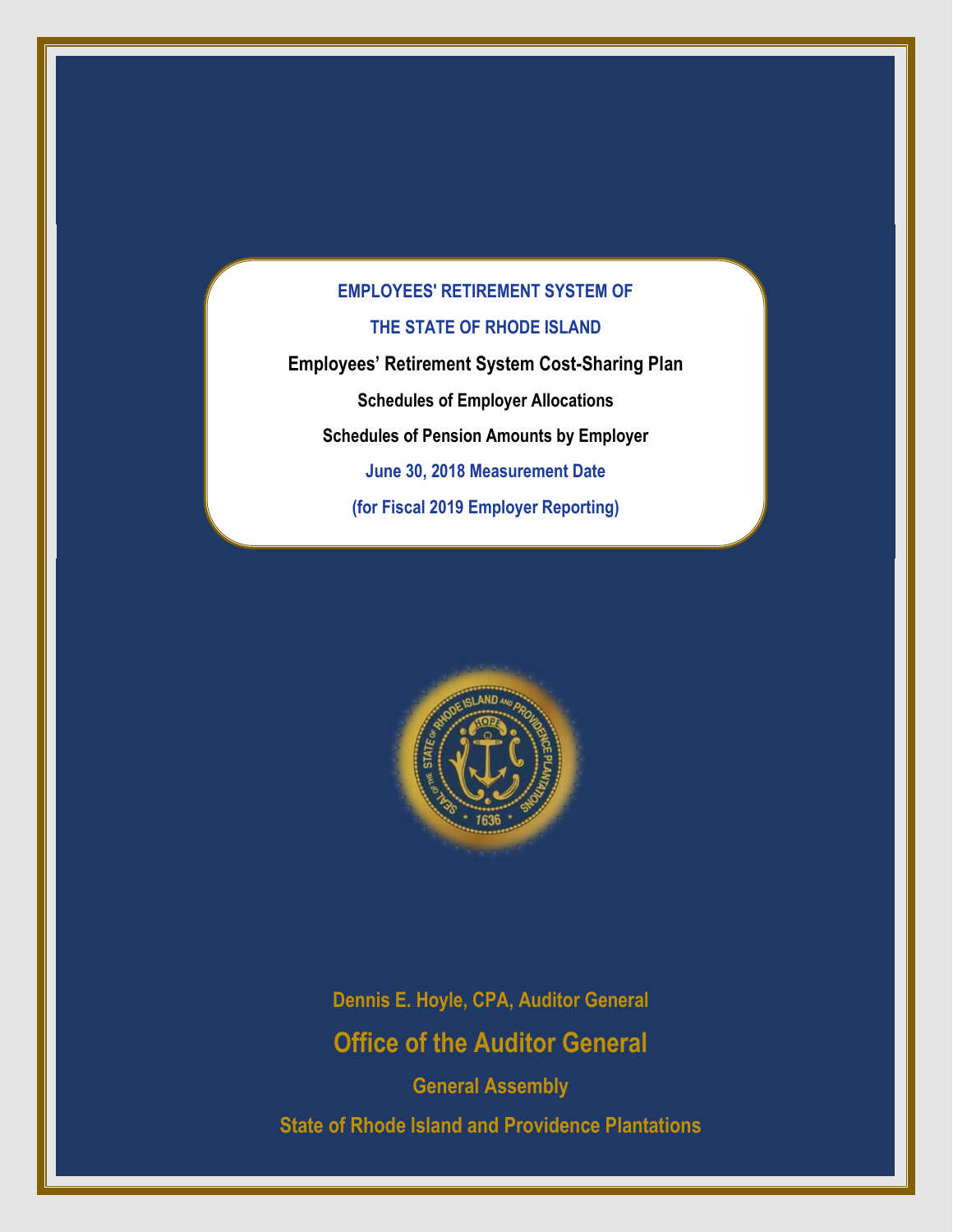

Office of the Auditor General

State of Rhode Island and Providence Plantations - General Assembly **Dennis E. Hoyle, CPA - Auditor General**

**oag.ri.gov**

33 Broad Street • Suite 201• Providence, RI • 02903-4177 tel: 401.222.2435 · fax: 401.222.2111

September 30, 2019

## JOINT COMMITTEE ON LEGISLATIVE SERVICES:

SPEAKER Nicholas A. Mattiello, Chairman

Senator Dominick J. Ruggerio Senator Dennis L. Algiere Representative K. Joseph Shekarchi Representative Blake A. Filippi

We have completed our audit of the Schedules of Employer Allocations and Schedules of Pension Amounts by Employer for the Employees' Retirement System (ERS) Cost-Sharing Plan of the State of Rhode Island for the fiscal year ended June 30, 2018.

**These Schedules will be used by employers participating in the ERS cost-sharing defined benefit plan to meet their fiscal 2019 financial reporting responsibilities under generally accepted accounting principles – specifically the requirements of Governmental Accounting Standards Board Statement No. 68 –** *Accounting and Financial Reporting for Pensions.* 

Other reports containing similar information for the Teachers' Survivors Benefit Cost-Sharing Plan and the Municipal Employees' Retirement System Plan will be issued under separate cover.

Our report is contained herein as outlined in the Table of Contents.

Sincerely, Dennis E. Hoyle, CPA Auditor General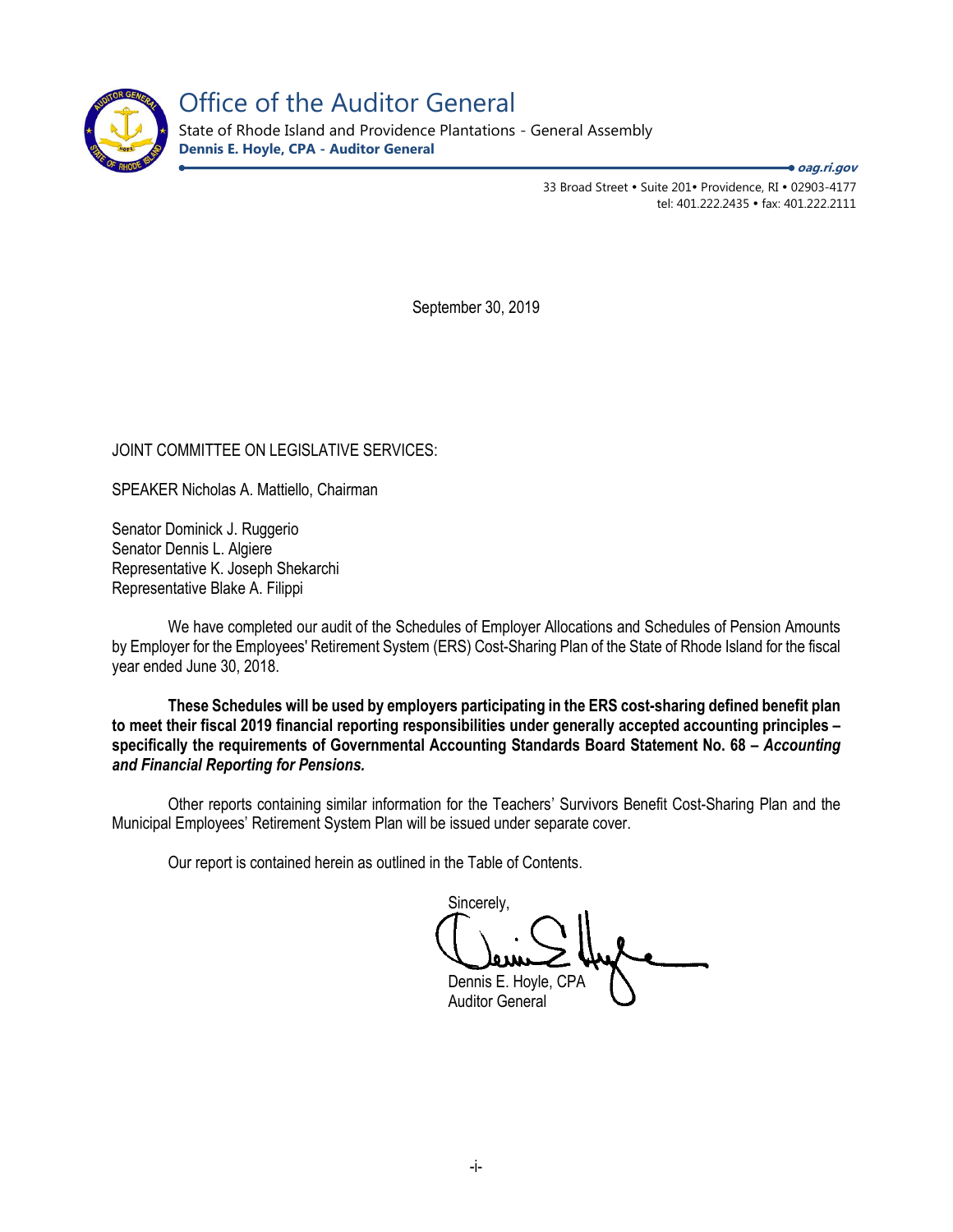# *Employees' Retirement System Cost-Sharing Plan*

**Schedules of Employer Allocations**

# **Schedules of Pension Amounts by Employer**

# **June 30, 2018 Measurement Date**

## **TABLE OF CONTENTS**

#### **PAGE**

| I.   | <b>INTRODUCTION</b>                                                                      |    |
|------|------------------------------------------------------------------------------------------|----|
| II.  | INDEPENDENT AUDITOR'S REPORT                                                             | 2  |
| III. | <b>Schedule A</b> - SCHEDULE OF EMPLOYER ALLOCATIONS – STATE EMPLOYEES                   | 4  |
| IV.  | Schedule B - SCHEDULE OF EMPLOYER AND OTHER NONEMPLOYER ENTITY<br>ALLOCATIONS – TEACHERS | 5  |
| V.   | <b>Schedule C - SCHEDULE OF PENSION AMOUNTS BY EMPLOYER - STATE EMPLOYEES</b>            | 6  |
| VI.  | <b>Schedule D - SCHEDULE OF PENSION AMOUNTS BY EMPLOYER - TEACHERS</b>                   | 11 |
| VII. | NOTES TO SCHEDULES OF EMPLOYER ALLOCATIONS AND PENSION AMOUNTS<br>BY EMPLOYER            | 21 |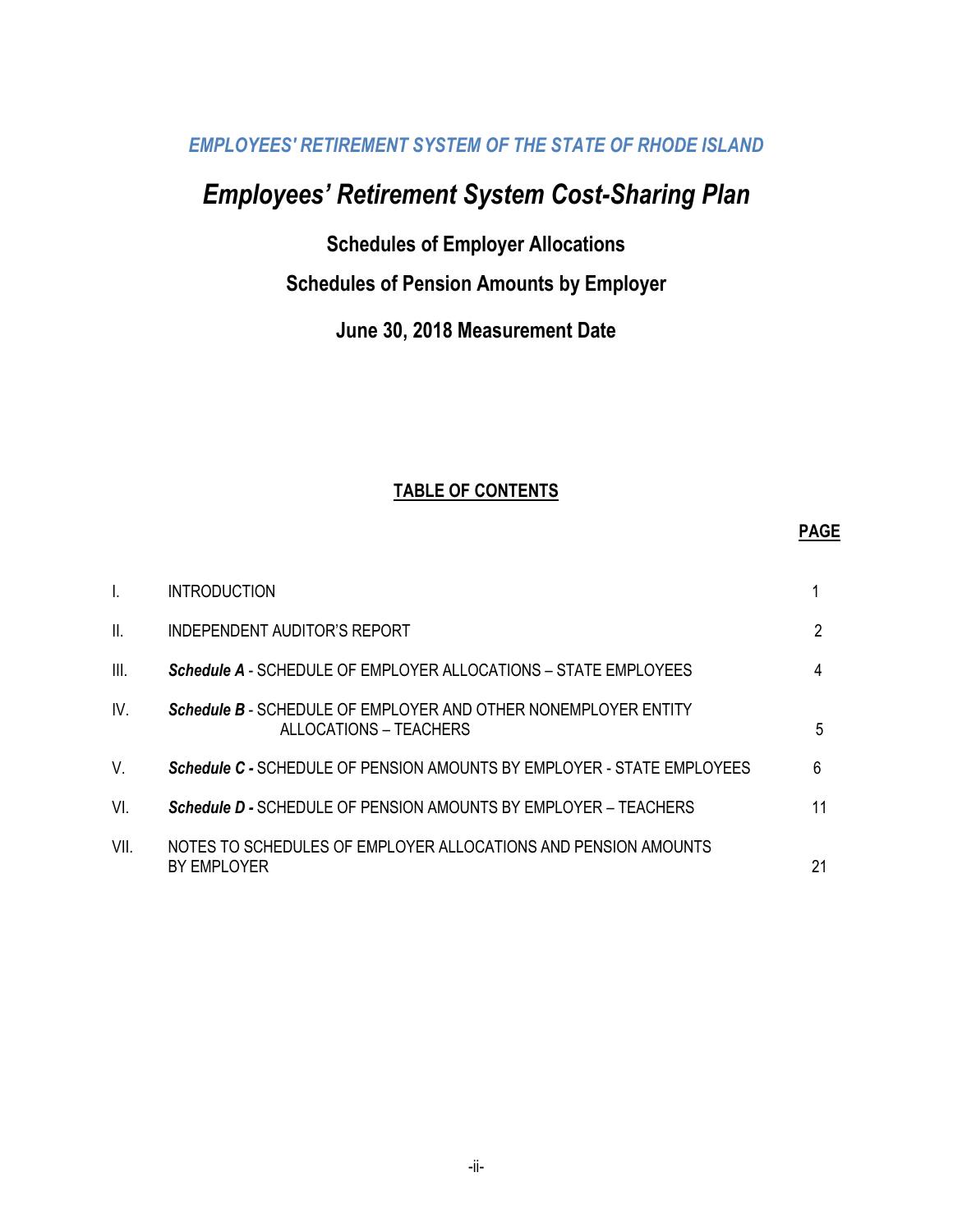# *Employees' Retirement System Cost-Sharing Plan*

## **Schedules of Employer Allocations**

## **Schedules of Pension Amounts by Employer**

## **June 30, 2018 Measurement Date**

## **INTRODUCTION**

The Employees' Retirement System (ERS) Plan covers state employees, certain employees of quasi-public agencies, and teachers employed by local educational agencies, collaboratives and certain charter schools. ERS is a cost-sharing plan with a special funding situation related to teacher members. Separate actuarial valuations are made for state employee and teacher members; however, separate valuations are not made for individual employers participating in the plan.

For employers with teacher members in ERS, due to the "special funding" situation, the State will report approximately 40% of the net pension liability in its financial statements and the remaining 60% will be reported as a liability in the financial statements of the employers with teacher members in the plan.

As a cost-sharing plan – the net pension liability is apportioned based on proportionate contributions – see Schedules A and B.

**The measurement date is June 30, 2018 – the information included herein is intended for use in Fiscal 2019 financial reporting by employers participating in the ERS cost-sharing plan.** These include the State of Rhode Island, certain component units of the State of Rhode Island and municipalities, regional school districts, and collaboratives that have teachers participating in the plan.

The net pension liability and other measures included herein have been developed consistent with the requirements of GASB Statement No. 68 – *Accounting and Financial Reporting for Pensions*. Such amounts are intended for accounting and financial reporting by governments which prepare their financial statements in accordance with generally accepted accounting principles as promulgated by the Governmental Accounting Standards Board. These amounts may and will likely differ from amounts reported in actuarial valuations used to measure actuarially determined contribution amounts consistent with the plan's adopted funding policies.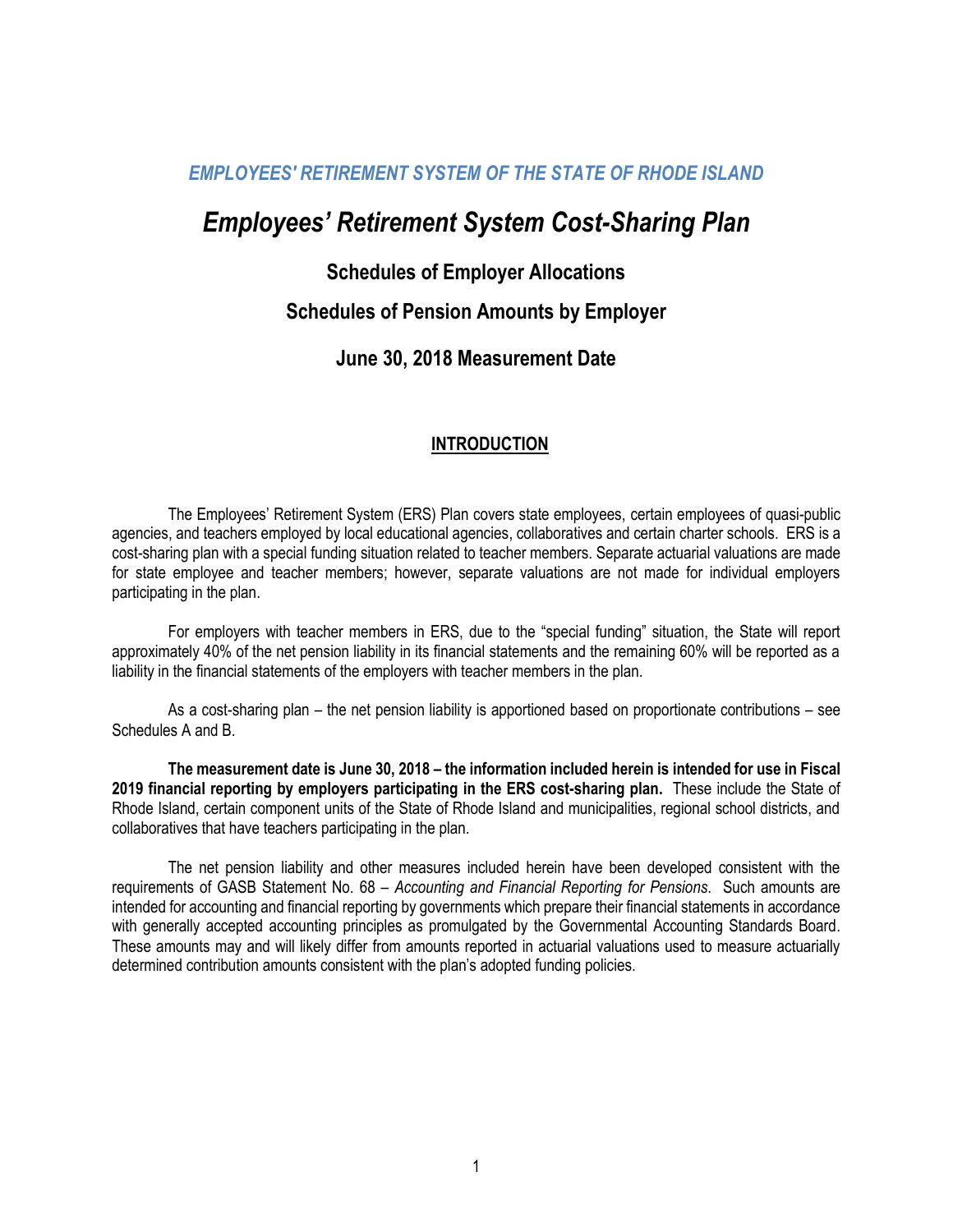

Office of the Auditor General

State of Rhode Island and Providence Plantations - General Assembly **Dennis E. Hoyle, CPA - Auditor General**

**oag.ri.gov**

33 Broad Street • Suite 201• Providence, RI • 02903-4177 tel: 401.222.2435 · fax: 401.222.2111

## **INDEPENDENT AUDITOR'S REPORT**

JOINT COMMITTEE ON LEGISLATIVE SERVICES, GENERAL ASSEMBLY STATE OF RHODE ISLAND AND PROVIDENCE PLANTATIONS:

RETIREMENT BOARD OF THE EMPLOYEES' RETIREMENT SYSTEM OF THE STATE OF RHODE ISLAND:

## *Report on Schedules*

We have audited the accompanying Schedules of Employer Allocations (state employees and teachers and other nonemployer entity) of the Employees' Retirement System Plan (the Plan) as of and for the year ended June 30, 2018, and the related notes. We have also audited the total for all entities of the columns titled ending net pension liability, total deferred outflows of resources, total deferred inflows of resources, and total pension expense (specified column totals) included in the accompanying Schedules of Pension Amounts by Employer of the Plan (state employees and teachers) as of and for the year ended June 30, 2018, and the related notes.

## *Management's Responsibility for the Schedules*

Management is responsible for the preparation and fair presentation of these schedules in accordance with accounting principles generally accepted in the United States of America; this includes the design, implementation, and maintenance of internal control relevant to the preparation and fair presentation of the schedules that are free from material misstatement, whether due to fraud or error.

## *Auditor's Responsibility*

Our responsibility is to express opinions on the Schedules of Employer Allocations and the specified column totals included in the Schedules of Pension Amounts by Employer based on our audit. We conducted our audit in accordance with auditing standards generally accepted in the United States of America. Those standards require that we plan and perform the audit to obtain reasonable assurance about whether the schedules of employer allocations and specified column totals included in the schedules of pension amounts by employer are free from material misstatement.

An audit involves performing procedures to obtain audit evidence about the amounts and disclosures in the schedules of employer allocations and specified column totals included in the schedules of pension amounts by employer. The procedures selected depend on the auditor's judgment, including the assessment of the risks of material misstatement of the schedules of employer allocations and specified column totals included in the schedules of pension amounts by employer, whether due to fraud or error. In making those risk assessments, the auditor considers internal control relevant to the entity's preparation and fair presentation of the schedules of employer allocations and specified column totals included in the schedules of pension amounts by employer in order to design audit procedures that are appropriate in the circumstances, but not for the purpose of expressing an opinion on the effectiveness of the entity's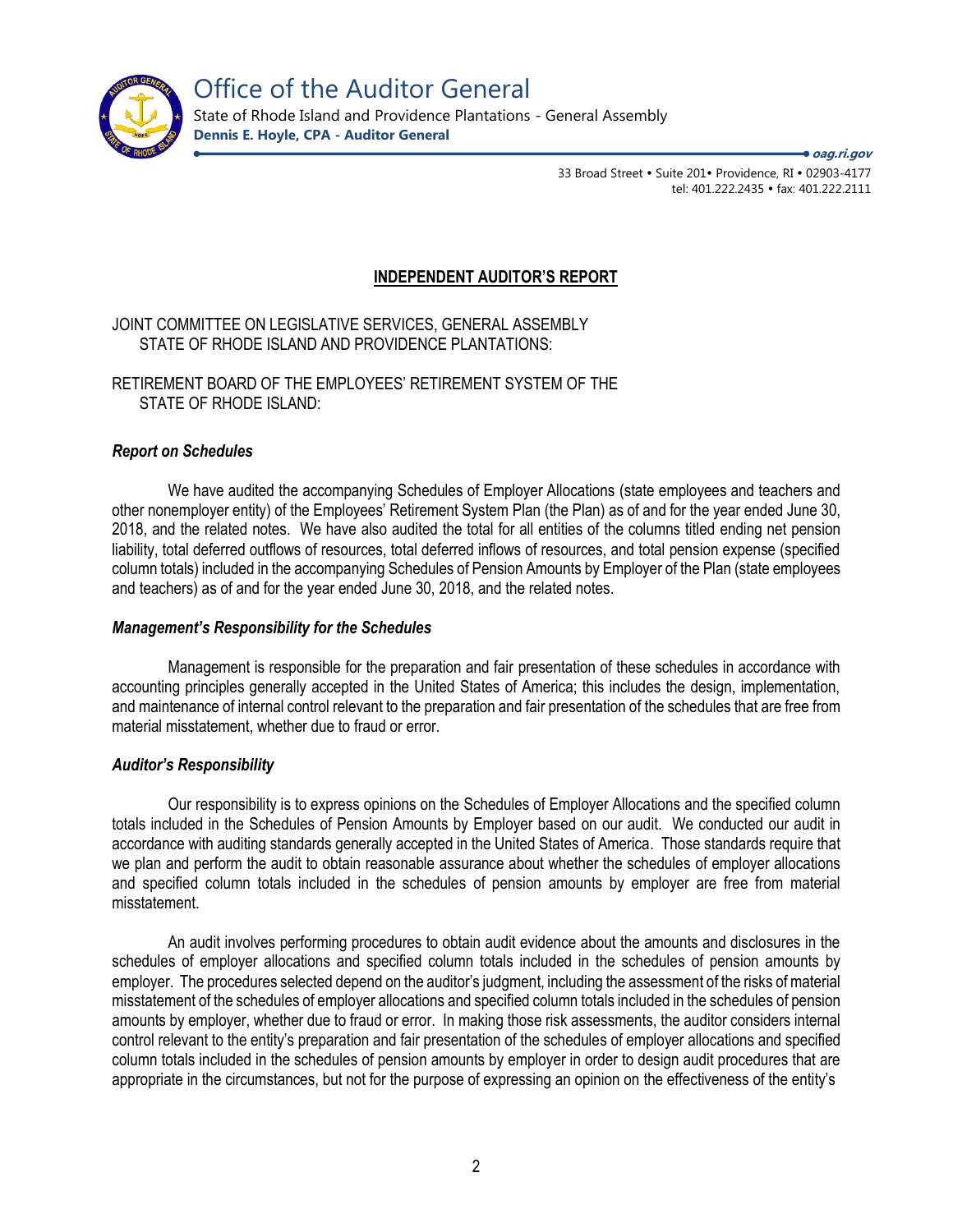Joint Committee on Legislative Services, General Assembly Retirement Board of the Employees' Retirement System of the State of Rhode Island

internal control. Accordingly, we express no such opinion. An audit also includes evaluating the appropriateness of accounting policies used and the reasonableness of significant accounting estimates made by management, as well as evaluating the overall presentation of the schedules of employer allocations and specified column totals included in the schedules of pension amounts by employer.

We believe that the audit evidence we have obtained is sufficient and appropriate to provide a basis for our audit opinions.

#### *Opinions*

In our opinion, the schedules referred to above present fairly, in all material respects, the employer allocations for state employees and teachers and other nonemployer entity, ending net pension liability, total deferred outflows of resources, total deferred inflows of resources, and total pension expense for the total of all participating state employee and teacher entities for the Employees' Retirement System Plan as of and for the year ended June 30, 2018`, in accordance with accounting principles generally accepted in the United States of America.

#### *Other Matter*

We have audited, in accordance with auditing standards generally accepted in the United States of America, the financial statements of the Employees' Retirement System Plan within the Employees' Retirement System of the State of Rhode Island as of and for the year ended June 30, 2018, and our report thereon, dated December 20, 2018 expressed an unmodified opinion on those financial statements.

## *Restriction on Use*

Our report is intended solely for the information and use of the Employees' Retirement System of the State of Rhode Island's management, the Retirement Board of the Employees' Retirement System of the State of Rhode Island, the Employees' Retirement System employers and their auditors and is not intended to be and should not be used by anyone other than these specified parties.

Dennis E. Hoyle, CPA

Auditor General

September 27, 2019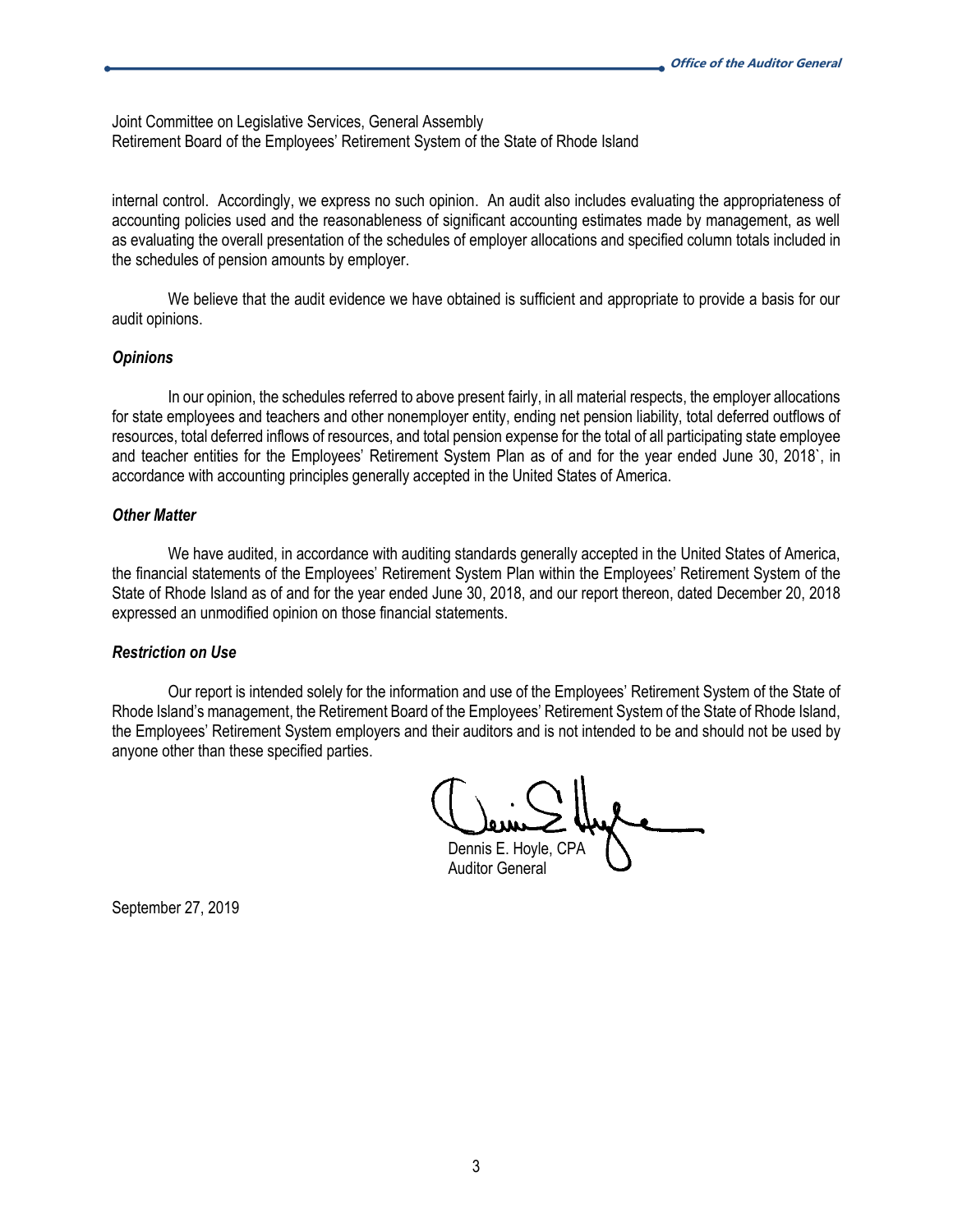# **EMPLOYEES' RETIREMENT SYSTEM OF THE STATE OF RHODE ISLAND** *EMPLOYEES' RETIREMENT SYSTEM COST SHARING PLAN Schedule of Employer Allocations - State Employees*

| State, proprietary fund, or component unit | Fiscal 2018 employer contribution |             |               |  |  |  |  |  |
|--------------------------------------------|-----------------------------------|-------------|---------------|--|--|--|--|--|
|                                            |                                   | Amount      | %             |  |  |  |  |  |
| State of Rhode Island                      | \$                                | 155,141,986 | 89.45323091%  |  |  |  |  |  |
| University of Rhode Island                 |                                   | 9,531,977   | 5.49603734%   |  |  |  |  |  |
| <b>Rhode Island College</b>                |                                   | 3,286,460   | 1.89493813%   |  |  |  |  |  |
| <b>Community College of RI</b>             |                                   | 2,426,036   | 1.39882674%   |  |  |  |  |  |
| Lottery                                    |                                   | 1,320,896   | 0.76161477%   |  |  |  |  |  |
| Division of Higher Education Assistance    |                                   | 115,212     | 0.06643018%   |  |  |  |  |  |
| Narragansett Bay Commission                |                                   | 1,438,695   | 0.82953646%   |  |  |  |  |  |
| <b>RI Commerce Corporation</b>             |                                   | 23,801      | 0.01372344%   |  |  |  |  |  |
| <b>RI Airport Corporation</b>              |                                   | 148,567     | 0.08566202%   |  |  |  |  |  |
| Total                                      |                                   | 173,433,631 | 100.00000000% |  |  |  |  |  |

*See notes to schedules.*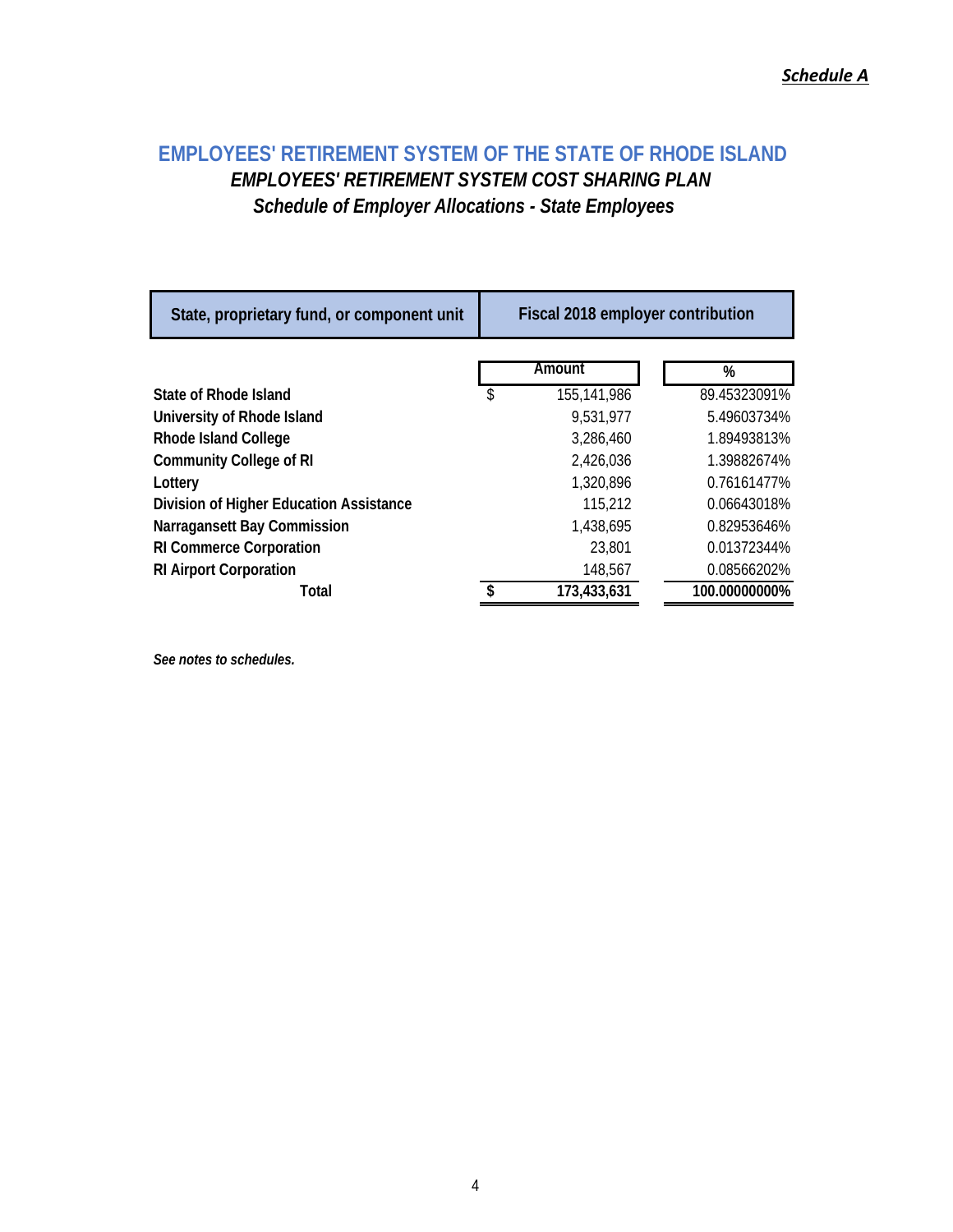## *Schedules of Employer and Other Nonemployer Entity Allocations - Teachers*

| <b>Employer Unit</b>                                           | Employer<br>Contributions at<br>shared rate | <b>Federally Funded</b><br>100% local<br>contributions | Fiscal 2018 total<br>actual<br>contributions | Adjustment - if all<br>contributions at<br>shared rate* | Adjusted total -<br>equivalent<br>contributions all at<br>shared rate | Percent                    |
|----------------------------------------------------------------|---------------------------------------------|--------------------------------------------------------|----------------------------------------------|---------------------------------------------------------|-----------------------------------------------------------------------|----------------------------|
| <b>State of Rhode Island</b>                                   |                                             |                                                        | \$<br>98,120,835 \$                          | 3,978,357 \$                                            | 102,099,192                                                           | 42.72387516%               |
|                                                                |                                             |                                                        |                                              |                                                         |                                                                       |                            |
| <b>School District or Charter School</b>                       |                                             |                                                        |                                              |                                                         |                                                                       |                            |
| Barrington                                                     | \$<br>3,298,571 \$                          | $68,151$ \$                                            | 3,366,722 \$                                 | $(29, 140)$ \$                                          | 3,337,582                                                             | 1.39662637%                |
| <b>Bristol/Warren</b>                                          | 3,064,941                                   | 250,375                                                | 3,315,316                                    | (107, 056)                                              | 3,208,259                                                             | 1.34251087%                |
| <b>Burrillville</b>                                            | 1,994,528                                   | 136,746                                                | 2,131,274                                    | (58, 470)                                               | 2,072,804                                                             | 0.86737424%                |
| <b>Central Falls</b>                                           | 2,329,806                                   | 309,077                                                | 2,638,883                                    | (132, 156)                                              | 2,506,727                                                             | 1.04895136%                |
| Chariho                                                        | 3,336,615                                   | 164,592<br>271,753                                     | 3,501,206<br>5,031,192                       | (70, 377)                                               | 3,430,830                                                             | 1.43564648%                |
| Coventry<br>Cranston                                           | 4,759,439<br>10,342,288                     | 743,361                                                | 11,085,649                                   | (116, 197)<br>(317, 849)                                | 4,914,995<br>10,767,800                                               | 2.05670231%<br>4.50583532% |
| Cumberland                                                     | 4,094,915                                   | 214,729                                                | 4,309,643                                    | (91, 814)                                               | 4,217,829                                                             | 1.76496986%                |
| <b>East Greenwich</b>                                          | 2,409,675                                   | 123,425                                                | 2,533,100                                    | (52, 774)                                               | 2,480,325                                                             | 1.03790351%                |
| <b>East Providence</b>                                         | 4,757,046                                   | 515,767                                                | 5,272,813                                    | (220, 533)                                              | 5,052,279                                                             | 2.11414950%                |
| <b>Exeter-West Greenwich</b>                                   | 1,798,507                                   | 72,557                                                 | 1,871,063                                    | (31, 024)                                               | 1,840,039                                                             | 0.76997295%                |
| Foster                                                         | 216,515                                     | 18,485                                                 | 235,000                                      | (7,904)                                                 | 227,096                                                               | 0.09502946%                |
| Foster-Glocester                                               | 1,232,233                                   | 23,868                                                 | 1,256,102                                    | (10, 206)                                               | 1,245,896                                                             | 0.52135091%                |
| Glocester                                                      | 532,107                                     | 14,045                                                 | 546,153                                      | (6,005)                                                 | 540,147                                                               | 0.22602703%                |
| Jamestown                                                      | 543,890                                     | 47,912                                                 | 591,801                                      | (20, 486)                                               | 571,315                                                               | 0.23906952%                |
| Johnston                                                       | 3,208,923                                   | 217,918                                                | 3,426,841                                    | (93, 178)                                               | 3,333,663                                                             | 1.39498661%                |
| Lincoln                                                        | 3,295,583                                   | 179,599                                                | 3,475,182                                    | (76, 794)                                               | 3,398,388                                                             | 1.42207116%                |
| Little Compton                                                 | 333,080                                     | ÷,                                                     | 333,080                                      |                                                         | 333,080                                                               | 0.13937877%                |
| Middletown                                                     | 2,348,302                                   | 146,153                                                | 2,494,455                                    | (62, 493)                                               | 2,431,962                                                             | 1.01766579%                |
| Narragansett                                                   | 1,597,098                                   | 63,564                                                 | 1,660,661                                    | (27, 179)                                               | 1,633,483                                                             | 0.68353827%                |
| New Shoreham                                                   | 283,729                                     |                                                        | 283,729                                      |                                                         | 283,729                                                               | 0.11872757%                |
| Newport                                                        | 2,333,548                                   | 221,057                                                | 2,554,605                                    | (94, 520)                                               | 2,460,084                                                             | 1.02943360%                |
| North Kingstown<br>North Providence                            | 3,903,892                                   | 173,946                                                | 4,077,838                                    | (74, 376)                                               | 4,003,462                                                             | 1.67526703%                |
| <b>North Smithfield</b>                                        | 3,225,103<br>1,660,542                      | 312,928<br>24,875                                      | 3,538,031<br>1,685,417                       | (133, 803)<br>(10,636)                                  | 3,404,228<br>1,674,781                                                | 1.42451500%<br>0.70081983% |
| Northern RI Collaborative                                      | 356,738                                     |                                                        | 356,738                                      |                                                         | 356,738                                                               | 0.14927859%                |
| Pawtucket                                                      | 7,503,641                                   | 918,170                                                | 8,421,811                                    | (392, 594)                                              | 8,029,217                                                             | 3.35986256%                |
| Portsmouth                                                     | 2,318,997                                   | 70,756                                                 | 2,389,753                                    | (30, 254)                                               | 2,359,499                                                             | 0.98734301%                |
| Providence                                                     | 20,513,312                                  | 1,768,006                                              | 22,281,318                                   | (755, 970)                                              | 21,525,349                                                            | 9.00738084%                |
| <b>Scituate</b>                                                | 1,477,865                                   | 44,896                                                 | 1,522,761                                    | (19, 197)                                               | 1,503,564                                                             | 0.62917327%                |
| Smithfield                                                     | 2,488,110                                   | 116,500                                                | 2,604,610                                    | (49, 814)                                               | 2,554,796                                                             | 1.06906626%                |
| South Kingstown                                                | 3,487,969                                   | 133,925                                                | 3,621,894                                    | (57, 264)                                               | 3,564,630                                                             | 1.49163578%                |
| Tiverton                                                       | 1,701,819                                   | 41,532                                                 | 1,743,350                                    | (17, 758)                                               | 1,725,592                                                             | 0.72208190%                |
| <b>Urban Collaborative</b>                                     | 132,115                                     |                                                        | 132,115                                      |                                                         | 132,115                                                               | 0.05528425%                |
| Warwick                                                        | 10,162,298                                  | 671,233                                                | 10,833,531                                   | (287,008)                                               | 10,546,523                                                            | 4.41324088%                |
| West Bay Collaborative                                         | 142,512                                     |                                                        | 142,512                                      |                                                         | 142,512                                                               | 0.05963482%                |
| <b>West Warwick</b>                                            | 3,276,410                                   | 244,746                                                | 3,521,155                                    | (104, 649)                                              | 3,416,506                                                             | 1.42965270%                |
| Westerly                                                       | 3,251,408                                   | 72,582                                                 | 3,323,990                                    | (31, 035)                                               | 3,292,955                                                             | 1.37795227%                |
| Woonsocket                                                     | 4,515,931                                   | 615,686                                                | 5,131,616                                    | (263, 257)                                              | 4,868,359                                                             | 2.03718735%                |
| <b>Highlander Charter School</b><br>Paul Cuffee Charter School | 375,049                                     | 8,960                                                  | 384,010                                      | (3,831)                                                 | 380,178                                                               | 0.15908737%                |
|                                                                | 642,491                                     | 97,015                                                 | 739,505                                      | (41, 482)                                               | 698,024                                                               | 0.29209117%                |
| Kingston Hill Charter School<br>International Charter School   | 119,601<br>280,675                          | 19,242                                                 | 119,601<br>299,917                           | (8,228)                                                 | 119,601<br>291,690                                                    | 0.05004768%<br>0.12205895% |
| <b>Compass School Charter School</b>                           | 128,985                                     |                                                        | 128,985                                      |                                                         | 128,985                                                               | 0.05397451%                |
| <b>Blackstone Academy Charter School</b>                       | 195,142                                     | 25,876                                                 | 221,018                                      | (11,064)                                                | 209,954                                                               | 0.08785622%                |
| <b>Beacon Charter School</b>                                   | 271,715                                     |                                                        | 271,715                                      |                                                         | 271,715                                                               | 0.11370042%                |
| Learning Community Charter School                              | 362,496                                     | 63,785                                                 | 426,281                                      | (27,274)                                                | 399,008                                                               | 0.16696658%                |
| Segue Institute Charter School                                 | 172,655                                     |                                                        | 172,655                                      | ÷,                                                      | 172,655                                                               | 0.07224843%                |
| <b>Greene Charter School</b>                                   | 161,642                                     | 6,670                                                  | 168,312                                      | (2,852)                                                 | 165,460                                                               | 0.06923761%                |
| <b>Trinity Academy Charter School</b>                          | 124,431                                     | 17,948                                                 | 142,379                                      | (7,674)                                                 | 134,704                                                               | 0.05636771%                |
| RI Nurses Charter School                                       | 188,186                                     | 16,425                                                 | 204,611                                      | (7,023)                                                 | 197,588                                                               | 0.08268148%                |
| Village Green Charter School                                   | 148,648                                     | 22,769                                                 | 171,417                                      | (9, 736)                                                | 161,681                                                               | 0.06765620%                |
| Sheila Nowell Charter School                                   | 93,563                                      | 260                                                    | 93,822                                       | (111)                                                   | 93,711                                                                | 0.03921387%                |
| South Side Charter School                                      | 54,159                                      | 12,424                                                 | 66,582                                       | (5, 312)                                                | 61,270                                                                | 0.02563885%                |
|                                                                | 131,549,437 \$<br>\$                        | 9,304,287                                              | \$<br>140,853,724                            | $(3,978,357)$ \$<br>\$                                  | 136,875,367                                                           | 57.27612484%               |
| See notes to schedules.                                        |                                             |                                                        | \$<br>238,974,559                            |                                                         | \$<br>238,974,559                                                     | 100.00000000%              |

**\*** The cost difference from the early retirement window in 1990 was fully amortized as of fiscal year ending June 30, 2017. Effective July 1, 2017 all local education agencies will contribute at the same actuarially determined rate.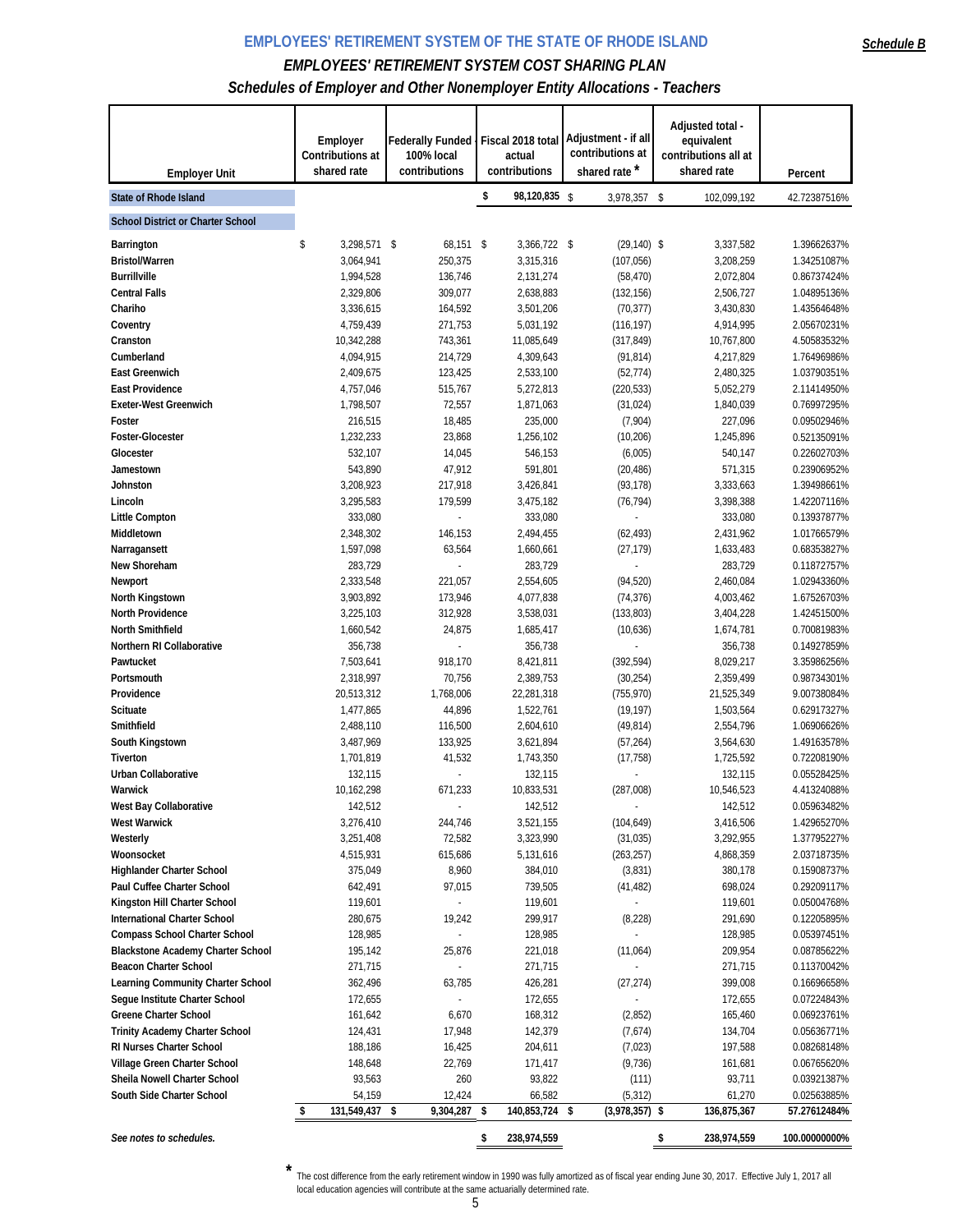|                                         |                  |                         |               |  |                            | <b>Pension Expense</b>                 |               |             |
|-----------------------------------------|------------------|-------------------------|---------------|--|----------------------------|----------------------------------------|---------------|-------------|
|                                         |                  |                         |               |  |                            | Net Amortization of                    |               |             |
|                                         |                  |                         |               |  | Proportionate              | <b>Deferred Amounts from</b>           |               |             |
|                                         | <b>Beginning</b> |                         | Ending        |  | Share of                   | Changes in Proportion and              |               |             |
|                                         | Net              |                         | <b>Net</b>    |  | Pension                    | Differences Between Employer           |               |             |
| <b>Participating Employer</b>           | Pension          |                         | Pension       |  | Plan                       | <b>Contributions and Proportionate</b> |               |             |
|                                         | Liability        |                         | Liability     |  | Expense                    | <b>Share of Contributions</b>          |               | Total       |
| <b>State of Rhode Island</b>            | 2,010,955,153    | $\sqrt{2}$              | 2,013,417,042 |  | \$184,753,437              | l \$<br>1,877,653                      | -\$           | 186,631,090 |
| University of Rhode Island              | 127,132,520      |                         | 123,705,037   |  | 11,351,315                 | (529, 148)                             |               | 10,822,167  |
| <b>Rhode Island College</b>             | 43,865,941       |                         | 42,651,346    |  | 3,913,736                  | (418, 163)                             |               | 3,495,573   |
| <b>Community College of RI</b>          | 32,467,123       |                         | 31,484,850    |  | 2,889,086                  | (295, 478)                             |               | 2,593,608   |
| Lottery                                 | 16,869,023       |                         | 17,142,457    |  | 1,573,011                  | 57,306                                 |               | 1,630,317   |
| Division of Higher Education Assistance | 1,647,676        |                         | 1,495,213     |  | 137,202                    | (409, 020)                             |               | (271, 818)  |
| Narragansett Bay Commission             | 19,376,984       |                         | 18,671,241    |  | 1,713,294                  | (171, 770)                             |               | 1,541,524   |
| <b>RI Commerce Corporation</b>          | 305,320          |                         | 308,888       |  | 28,344                     | (6, 340)                               |               | 22,004      |
| <b>RI Airport Corporation</b>           | 2,135,747        |                         | 1,928,084     |  | 176,923                    | (105, 040)                             |               | 71,883      |
|                                         |                  |                         |               |  |                            |                                        |               |             |
|                                         | 2,254,755,487    | $\sqrt[6]{\frac{1}{2}}$ | 2,250,804,158 |  | $206,536,348$ \ \ \$<br>\$ |                                        | <sup>\$</sup> | 206,536,348 |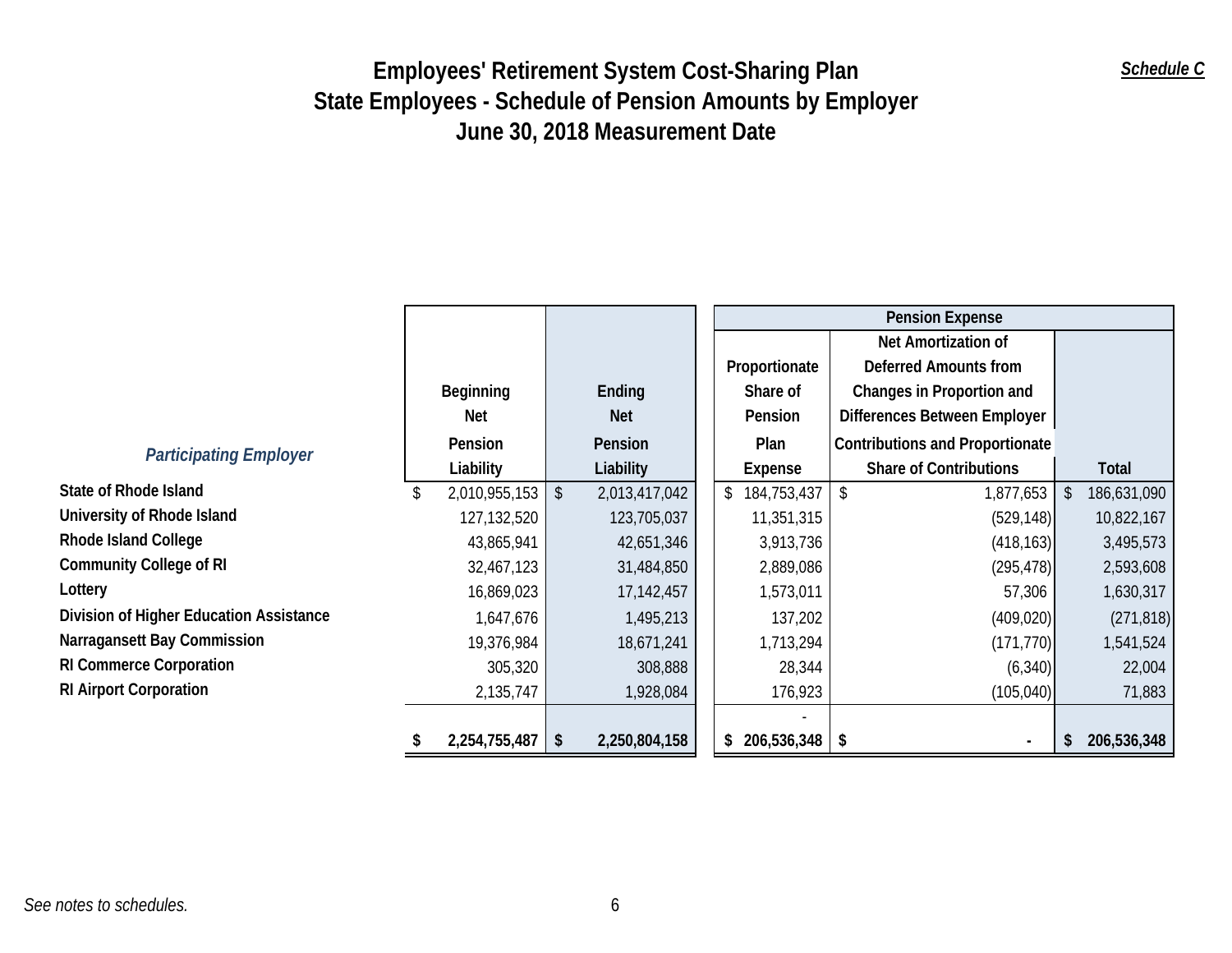|                                         |                   |     |                    |            | <b>Deferred Outflows of Resources</b> |                         |                              |               |                 |
|-----------------------------------------|-------------------|-----|--------------------|------------|---------------------------------------|-------------------------|------------------------------|---------------|-----------------|
|                                         |                   |     |                    |            | <b>Difference</b>                     |                         | <b>Changes in Proportion</b> |               |                 |
|                                         | <b>Difference</b> |     |                    |            | <b>Between</b>                        | and Differences         |                              |               |                 |
|                                         | <b>Between</b>    |     |                    | Projected  |                                       | <b>Between Employer</b> |                              |               |                 |
|                                         | Expected          |     |                    | and Actual |                                       |                         | Contributions and            |               | Total           |
| <b>Participating Employer</b>           | and Actual        |     | Changes in         |            | Investment                            |                         | <b>Proportionate Share</b>   |               | <b>Deferred</b> |
|                                         | Experience        |     | <b>Assumptions</b> |            | <b>Earnings</b>                       |                         | of Contributions             |               | <b>Outflows</b> |
| <b>State of Rhode Island</b>            | \$<br>13,437,035  | \$. | 129,339,852 \$     |            | 87,043,910                            | S                       | 7,707,920                    | $\mathcal{S}$ | 237,528,717     |
| University of Rhode Island              | 825,576           |     | 7,946,685          |            | 5,348,008                             |                         | 1,071,507                    |               | 15,191,776      |
| <b>Rhode Island College</b>             | 284,644           |     | 2,739,879          |            | 1,843,900                             |                         | 14,436                       |               | 4,882,859       |
| <b>Community College of RI</b>          | 210,122           |     | 2,022,555          |            | 1,361,151                             |                         |                              |               | 3,593,828       |
| Lottery                                 | 114,404           |     | 1,101,214          |            | 741,102                               |                         | 320,619                      |               | 2,277,339       |
| Division of Higher Education Assistance | 9,979             |     | 96,051             |            | 64,641                                |                         |                              |               | 170,671         |
| Narragansett Bay Commission             | 124,607           |     | 1,199,421          |            | 807,194                               |                         | 72,954                       |               | 2,204,176       |
| <b>RI Commerce Corporation</b>          | 2,061             |     | 19,843             |            | 13,354                                |                         | 4,476                        |               | 39,734          |
| <b>RI Airport Corporation</b>           | 12,868            |     | 123,858            |            | 83,355                                |                         | 106,719                      |               | 326,800         |
|                                         | 15,021,296        | S   | 144,589,358        | -S         | 97,306,615 \$                         |                         | 9,298,631                    | \$            | 266,215,900     |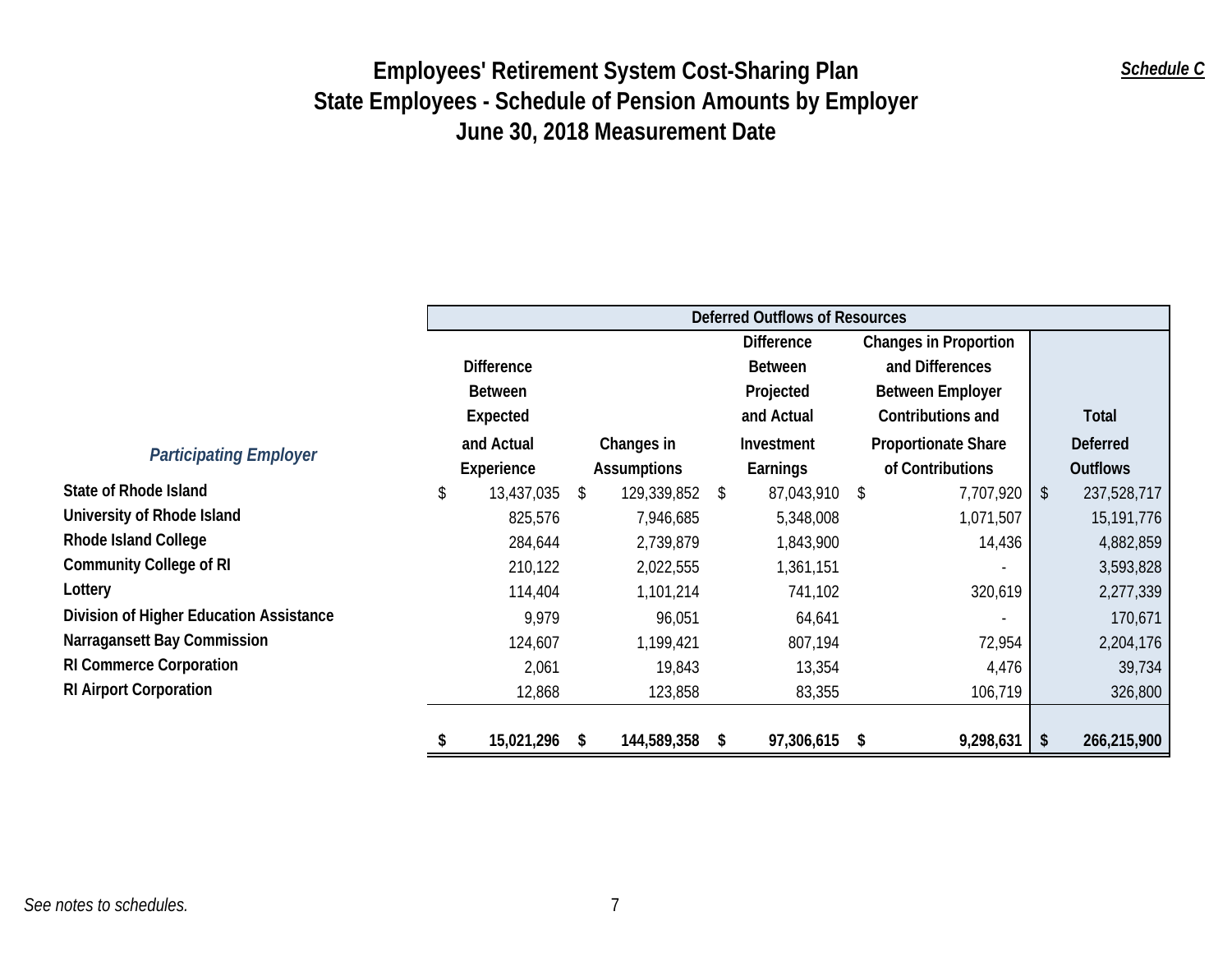|                                         |                   |    |                    |    | <b>Deferred Inflows of Resources</b> |                            |                              |                   |
|-----------------------------------------|-------------------|----|--------------------|----|--------------------------------------|----------------------------|------------------------------|-------------------|
|                                         |                   |    |                    |    | <b>Difference</b>                    |                            | <b>Changes in Proportion</b> |                   |
|                                         | <b>Difference</b> |    |                    |    | <b>Between</b>                       |                            | and Differences              |                   |
|                                         | <b>Between</b>    |    |                    |    | Projected                            |                            | <b>Between Employer</b>      |                   |
|                                         | Expected          |    |                    |    | and Actual                           | Contributions and          |                              | Total             |
| <b>Participating Employer</b>           | and Actual        |    | Changes in         |    | Investment                           | <b>Proportionate Share</b> |                              | <b>Deferred</b>   |
|                                         | Experience        |    | <b>Assumptions</b> |    | Earnings                             |                            | of Contributions             | <b>Inflows</b>    |
| <b>State of Rhode Island</b>            | \$<br>25,849,844  | \$ | 1,539,442          | \$ | 66,030,370                           | \$                         | 320,648                      | \$<br>93,740,304  |
| University of Rhode Island              | 1,588,223         |    | 94,584             |    | 4,056,929                            |                            | 4,389,163                    | 10,128,899        |
| Rhode Island College                    | 547,592           |    | 32,611             |    | 1,398,758                            |                            | 1,565,022                    | 3,543,983         |
| <b>Community College of RI</b>          | 404,227           |    | 24,073             |    | 1,032,551                            |                            | 956,507                      | 2,417,358         |
| Lottery                                 | 220,088           |    | 13,107             |    | 562,190                              |                            | 225,617                      | 1,021,002         |
| Division of Higher Education Assistance | 19,197            |    | 1,143              |    | 49,036                               |                            | 867,490                      | 936,866           |
| Narragansett Bay Commission             | 239,716           |    | 14,276             |    | 612,327                              |                            | 613,060                      | 1,479,379         |
| <b>RI Commerce Corporation</b>          | 3,966             |    | 236                |    | 10,130                               |                            | 10,373                       | 24,705            |
| <b>RI Airport Corporation</b>           | 24,754            |    | 1,474              |    | 63,232                               |                            | 350,751                      | 440,211           |
|                                         | 28,897,607 \$     |    | 1,720,946          | S  | 73,815,523 \$                        |                            | 9,298,631                    | \$<br>113,732,707 |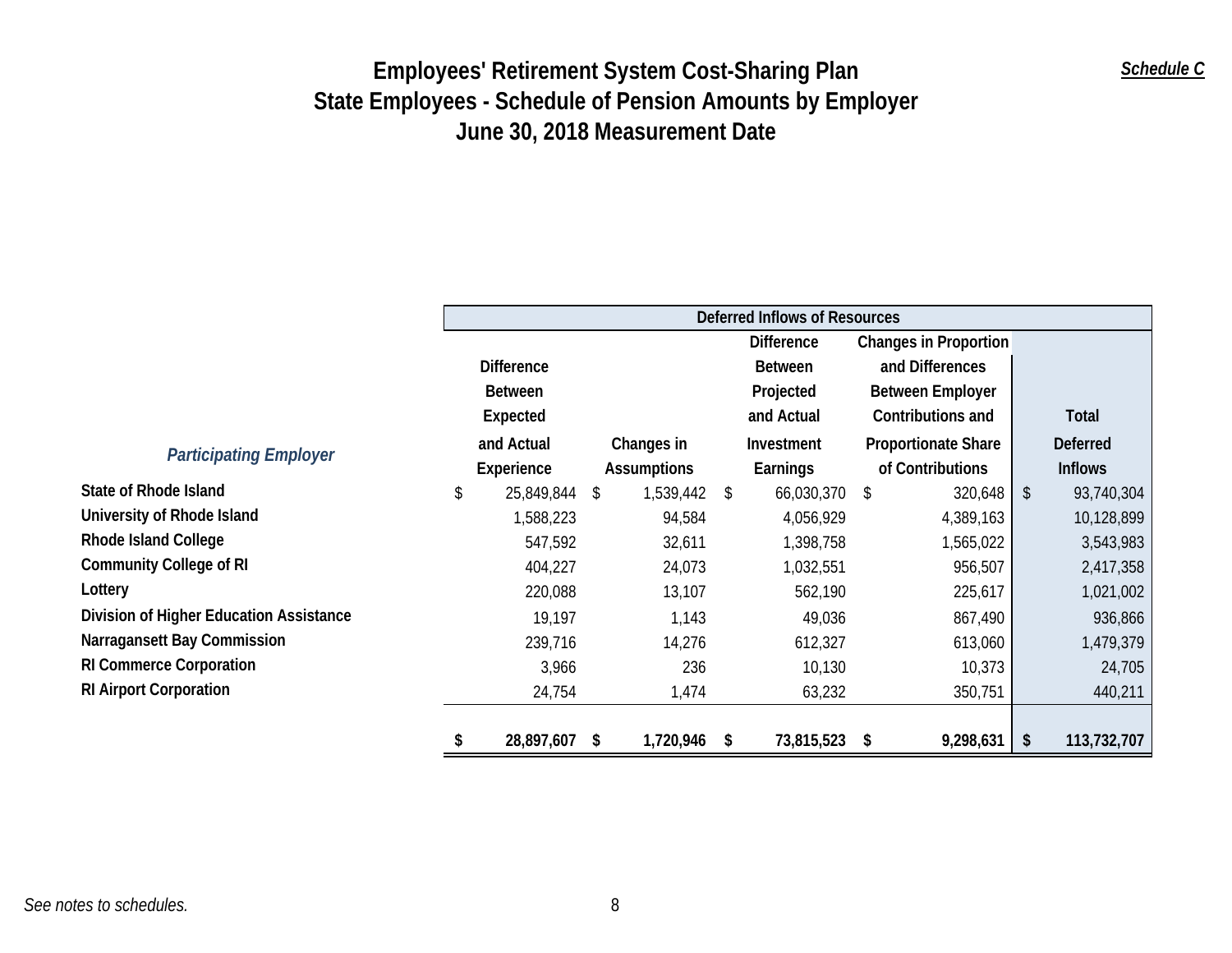|                                         | Collective Deferred Outflows for Plan as a Whole |              |              |                 |                 |                   |  |  |  |  |  |  |
|-----------------------------------------|--------------------------------------------------|--------------|--------------|-----------------|-----------------|-------------------|--|--|--|--|--|--|
| <b>Participating Employer</b>           | 2020                                             | 2021         | 2022         | 2023            | 2024            | <b>Thereafter</b> |  |  |  |  |  |  |
| State of Rhode Island                   | \$63,150,939                                     | \$48,368,601 | \$24,200,537 | 7,502,369       | 565,968<br>\$   | \$                |  |  |  |  |  |  |
| University of Rhode Island              | 3,234,956                                        | 2,038,627    | 152,178      | (312,903)       | (49,980)        |                   |  |  |  |  |  |  |
| <b>Rhode Island College</b>             | 879,784                                          | 550,323      | 41,445       | (114, 682)      | (17, 994)       |                   |  |  |  |  |  |  |
| <b>Community College of RI</b>          | 662,752                                          | 467,432      | 139,181      | (77, 619)       | (15, 277)       |                   |  |  |  |  |  |  |
| Lottery                                 | 578,887                                          | 403,823      | 170,060      | 93,077          | 10,489          |                   |  |  |  |  |  |  |
| Division of Higher Education Assistance | (363, 349)                                       | (276, 057)   | (87, 462)    | (36, 139)       | (3, 188)        |                   |  |  |  |  |  |  |
| <b>Narragansett Bay Commission</b>      | 396,619                                          | 332,630      | 73,228       | (65, 752)       | (11, 927)       |                   |  |  |  |  |  |  |
| <b>RI Commerce Corporation</b>          | 3,073                                            | 7,395        | 2,944        | 1,460           | 157             |                   |  |  |  |  |  |  |
| <b>RI Airport Corporation</b>           | (46, 378)                                        | (54, 189)    | 16,450       | (24, 927)       | (4,368)         |                   |  |  |  |  |  |  |
|                                         | \$68,497,283                                     | \$51,838,585 | \$24,708,561 | 6,964,884<br>\$ | 473,880 \$<br>S |                   |  |  |  |  |  |  |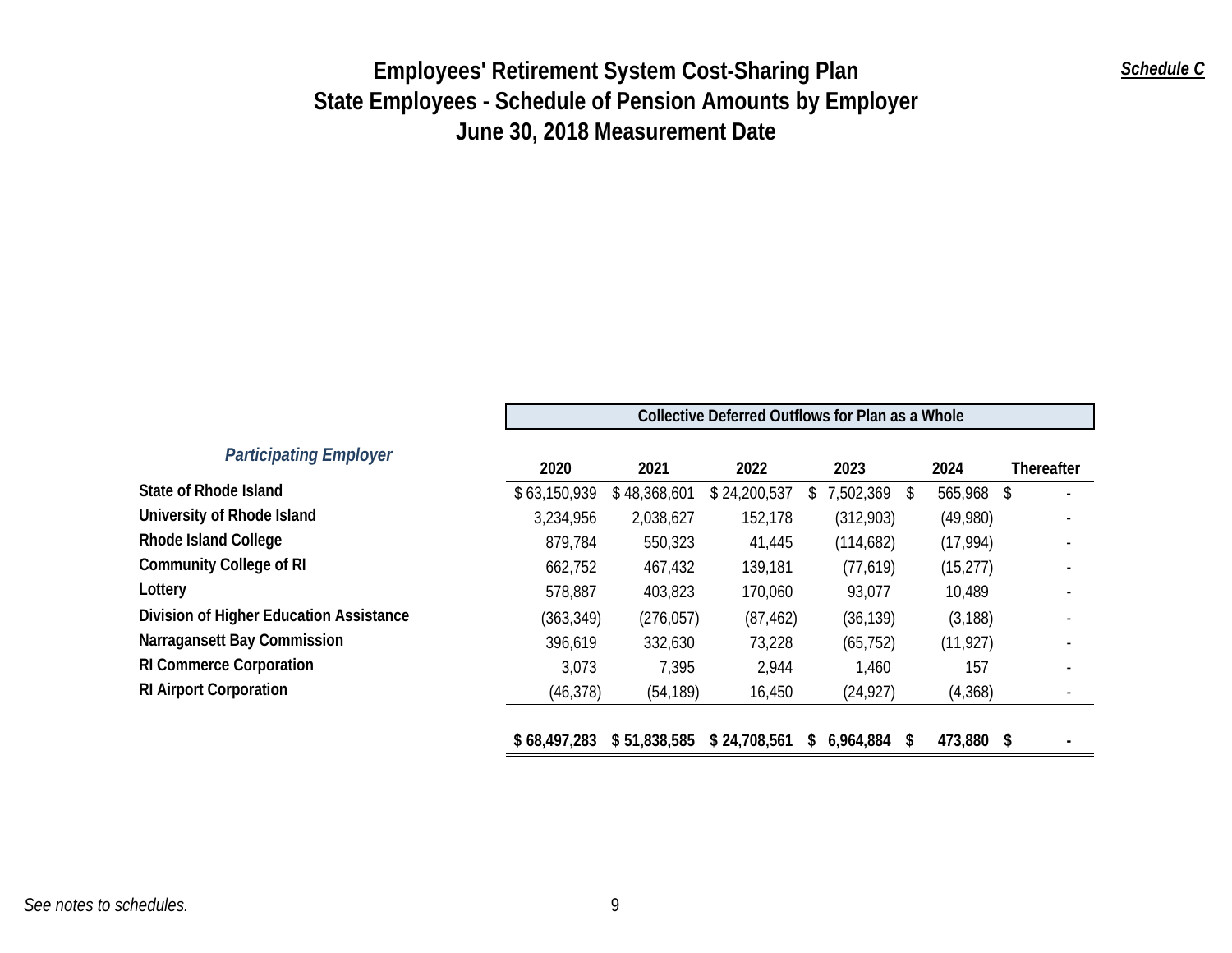|                                         | <b>Net</b><br>Pension<br>Liability  | <b>Net</b><br>Pension<br>Liability |                      |    | <b>Net</b><br>Pension<br>Liability  |
|-----------------------------------------|-------------------------------------|------------------------------------|----------------------|----|-------------------------------------|
| <b>Participating Employer</b>           | 1% Decrease<br>(6.0% Discount Rate) |                                    | (7.0% Discount Rate) |    | 1% Increase<br>(8.0% Discount Rate) |
| <b>State of Rhode Island</b>            | 2,514,007,493                       | \$                                 | 2,013,417,042        | \$ | 1,640,557,997                       |
| University of Rhode Island              | 154,461,487                         |                                    | 123,705,037          |    | 100,796,449                         |
| <b>Rhode Island College</b>             | 53,255,636                          |                                    | 42,651,346           |    | 34,752,863                          |
| <b>Community College of RI</b>          | 39,312,844                          |                                    | 31,484,850           |    | 25,654,259                          |
| Lottery                                 | 21,404,540                          |                                    | 17,142,457           |    | 13,967,894                          |
| Division of Higher Education Assistance | 1,866,964                           |                                    | 1,495,213            |    | 1,218,319                           |
| Narragansett Bay Commission             | 23,313,422                          |                                    | 18,671,241           |    | 15,213,567                          |
| <b>RI Commerce Corporation</b>          | 385,686                             |                                    | 308,888              |    | 251,686                             |
| <b>RI Airport Corporation</b>           | 2,407,459                           |                                    | 1,928,084            |    | 1,571,028                           |
|                                         | 2,810,415,531 \$                    |                                    | 2,250,804,158        | -S | 1,833,984,062                       |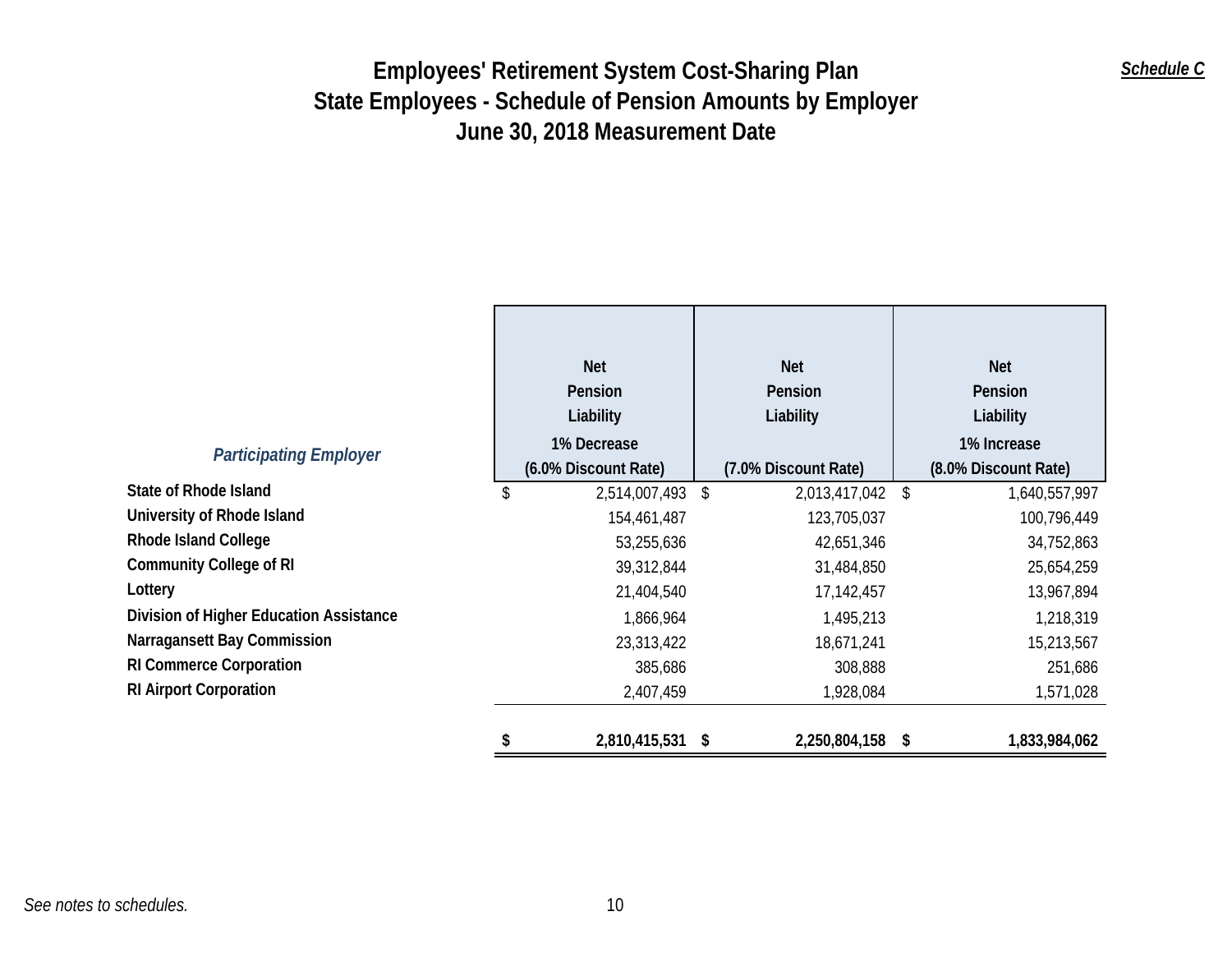|                               |               |                | <b>Pension Expense</b>                 |               |                     |
|-------------------------------|---------------|----------------|----------------------------------------|---------------|---------------------|
|                               |               |                | Net Amortization of                    |               |                     |
|                               |               |                | <b>Deferred Amounts from</b>           |               |                     |
|                               | Beginning     | Proportionate  | Changes in Proportion and              |               | Ending              |
|                               | <b>Net</b>    | Share of       | Differences Between Employer           | <b>Total</b>  | <b>Net</b>          |
|                               | Pension       | Pension        | <b>Contributions and Proportionate</b> | Pension       | Pension             |
| <b>Participating Employer</b> | Liability     | Expense        | Share of Contributions                 | Expense       | Liability           |
| State of Rhode Island         | 1,357,576,963 | 120,475,401 \$ | 6,939,545                              | \$127,414,946 | \$<br>1,357,443,538 |
| Barrington                    | 43,730,070    | 3,938,293      | 48,112                                 | 3,986,405     | 44,374,286          |
| Bristol/Warren                | 41,326,250    | 3,785,694      | (111, 435)                             | 3,674,259     | 42,654,902          |
| <b>Burrillville</b>           | 25,703,094    | 2,445,875      | (176, 434)                             | 2,269,441     | 27,558,632          |
| <b>Central Falls</b>          | 33,773,001    | 2,957,897      | (91, 217)                              | 2,866,680     | 33,327,788          |
| Chariho                       | 45,767,309    | 4,048,324      | (409, 280)                             | 3,639,044     | 45,614,052          |
| Coventry                      | 65,443,544    | 5,799,615      | (599, 559)                             | 5,200,056     | 65,346,536          |
| Cranston                      | 142, 133, 353 | 12,705,831     | 38,603                                 | 12,744,434    | 143, 161, 570       |
| Cumberland                    | 55,473,711    | 4,976,970      | 388,012                                | 5,364,982     | 56,077,472          |
| East Greenwich                | 30,002,460    | 2,926,744      | 247,931                                | 3,174,675     | 32,976,770          |
| East Providence               | 65,081,789    | 5,961,608      | 797,560                                | 6,759,168     | 67,171,776          |
| Exeter-West Greenwich         | 25,030,602    | 2,171,217      | (743, 169)                             | 1,428,048     | 24,463,951          |
| Foster                        | 3,130,385     | 267,970        | (116, 720)                             | 151,250       | 3,019,322           |
| Foster-Glocester              | 15,975,017    | 1,470,137      | (36, 229)                              | 1,433,908     | 16,564,612          |
| Glocester                     | 7,375,155     | 637,365        | (8,064)                                | 629,301       | 7,181,440           |
| Jamestown                     | 7,221,704     | 674,143        | (144, 272)                             | 529,871       | 7,595,832           |
| Johnston                      | 42,724,384    | 3,933,669      | 390,829                                | 4,324,498     | 44,322,186          |
| Lincoln                       | 45,057,871    | 4,010,043      | (802, 572)                             | 3,207,471     | 45,182,730          |
| Little Compton                | 4,042,675     | 393,029        | (175, 389)                             | 217,640       | 4,428,409           |
| Middletown                    | 31,988,869    | 2,869,676      | (252, 601)                             | 2,617,075     | 32,333,768          |
| Narragansett                  | 21,793,447    | 1,927,483      | (145, 010)                             | 1,782,473     | 21,717,707          |
| New Shoreham                  | 3,387,393     | 334,795        | (5, 973)                               | 328,822       | 3,772,270           |
| Newport                       | 32,872,313    | 2,902,860      | 21,718                                 | 2,924,578     | 32,707,660          |
| North Kingstown               | 52,602,454    | 4,724,021      | (152, 039)                             | 4,571,982     | 53,227,391          |
| North Providence              | 44,305,641    | 4,016,935      | 773,054                                | 4,789,989     | 45,260,377          |
| North Smithfield              | 20,295,425    | 1,976,215      | 9,490                                  | 1,985,705     | 22,266,785          |
| Northern RI Collaborative     | 4,399,464     | 420,945        | (35,665)                               | 385,280       | 4,742,951           |
| Pawtucket                     | 104,552,182   | 9,474,346      | 253,962                                | 9,728,308     | 106,751,172         |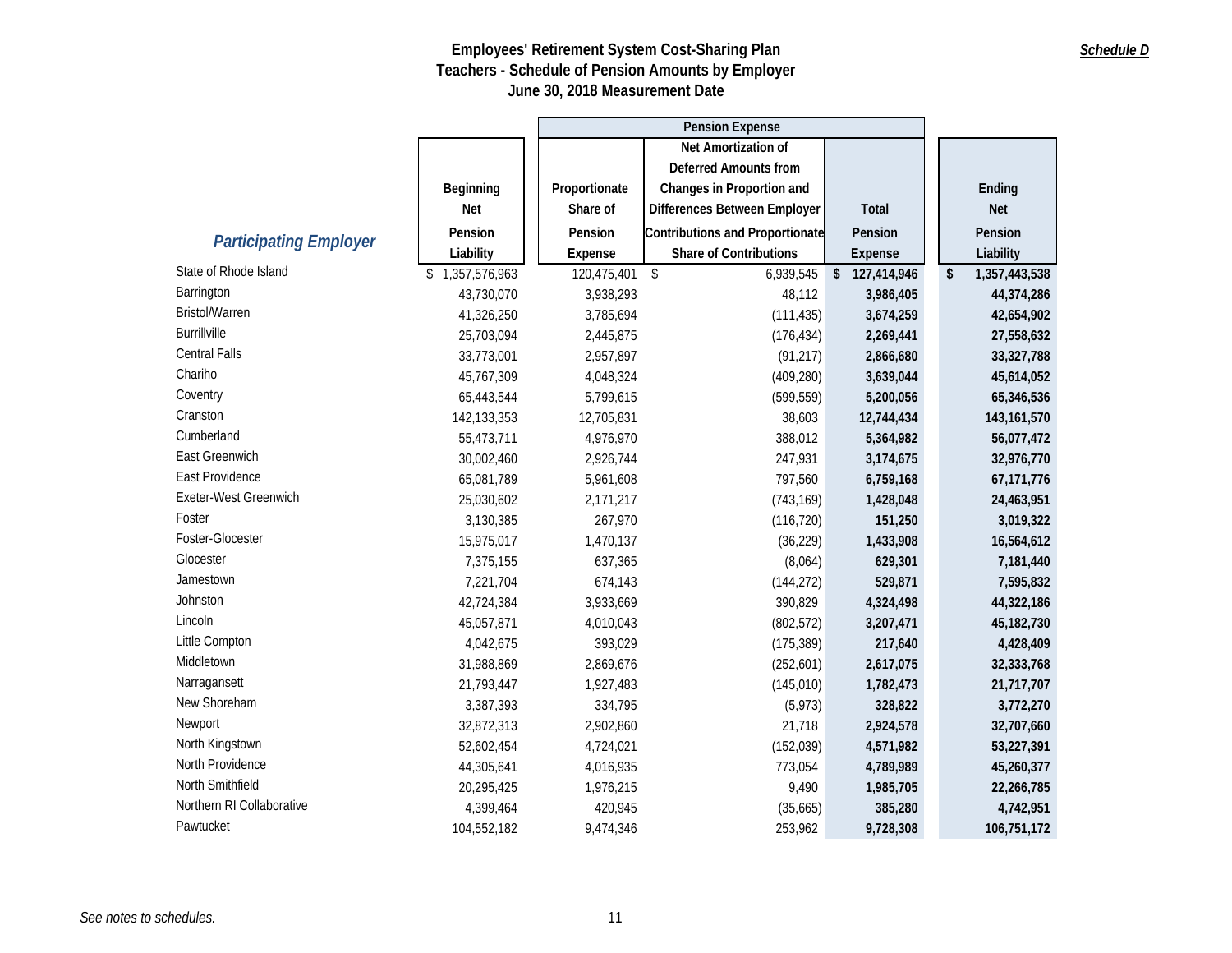|                                          |                 |                   | <b>Pension Expense</b>                 |                |                     |
|------------------------------------------|-----------------|-------------------|----------------------------------------|----------------|---------------------|
|                                          |                 |                   | Net Amortization of                    |                |                     |
|                                          |                 |                   | <b>Deferred Amounts from</b>           |                |                     |
|                                          | Beginning       | Proportionate     | Changes in Proportion and              |                | Ending              |
|                                          | <b>Net</b>      | Share of          | Differences Between Employer           | Total          | <b>Net</b>          |
|                                          | Pension         | Pension           | <b>Contributions and Proportionate</b> | Pension        | Pension             |
| <b>Participating Employer</b>            | Liability       | Expense           | <b>Share of Contributions</b>          | Expense        | Liability           |
| Portsmouth                               | 31,283,742      | 2,784,170         | (710, 062)                             | 2,074,108      | 31,370,338          |
| Providence                               | 282,997,567     | 25,399,564        | (1,766,254)                            | 23,633,310     | 286, 186, 843       |
| Scituate                                 | 19,876,617      | 1,774,181         | (460, 699)                             | 1,313,482      | 19,990,396          |
| Smithfield                               | 32,918,275      | 3,014,619         | 476,702                                | 3,491,321      | 33,966,888          |
| South Kingstown                          | 49,047,536      | 4,206,206         | (576, 530)                             | 3,629,676      | 47,392,970          |
| Tiverton                                 | 22,404,844      | 2,036,171         | 140,223                                | 2,176,394      | 22,942,334          |
| Urban Collaborative                      | 1,785,952       | 155,894           | (18, 436)                              | 137,458        | 1,756,518           |
| Warwick                                  | 134,499,571     | 12,444,727        | (2, 197, 881)                          | 10,246,846     | 140,219,615         |
| West Bay Collaborative                   | 2,144,465       | 168,162           | 34,374                                 | 202,536        | 1,894,746           |
| West Warwick                             | 45,162,030      | 4,031,422         | (72, 845)                              | 3,958,577      | 45,423,614          |
| Westerly                                 | 43,944,932      | 3,885,634         | (842, 827)                             | 3,042,807      | 43,780,963          |
| Woonsocket                               | 63,437,371      | 5,744,586         | (459, 869)                             | 5,284,717      | 64,726,498          |
| Highlander Charter School                | 4,702,941       | 448,604           | 137,314                                | 585,918        | 5,054,601           |
| Paul Cuffee Charter School               | 9,029,622       | 823,657           | (160, 266)                             | 663,391        | 9,280,461           |
| Kingston Hill Charter School             | 1,565,329       | 141,128           | (11, 456)                              | 129,672        | 1,590,139           |
| International Charter School             | 4,248,749       | 344,189           | (10, 781)                              | 333,408        | 3,878,116           |
| Compass School Charter School            | 1,803,128       | 152,201           | (5, 427)                               | 146,774        | 1,714,904           |
| <b>Blackstone Academy Charter School</b> | 2,558,085       | 247,742           | 182,190                                | 429,932        | 2,791,410           |
| Beacon Charter School                    | 3,405,384       | 320,619           | 208,975                                | 529,594        | 3,612,544           |
| Learning Community Charter School        | 5,392,744       | 470,823           | (138, 028)                             | 332,795        | 5,304,943           |
| Segue Institute Charter School           | 2,016,755       | 203,731           | (9,684)                                | 194,047        | 2,295,512           |
| Greene Charter School                    | 1,859,023       | 195,240           | 48,963                                 | 244,203        | 2,199,851           |
| Trinity Academy Charter School           | 2,027,459       | 158,949           | 10,447                                 | 169,396        | 1,790,942           |
| RI Nurses Charter School                 | 2,640,937       | 233,150           | 76,589                                 | 309,739        | 2,626,996           |
| Village Green Charter School             | 1,989,232       | 190,781           | 124,897                                | 315,678        | 2,149,605           |
| Sheila Nowell Charter School             | 1,269,756       | 110,578           | (3,907)                                | 106,671        | 1,245,922           |
| South Side Charter School                | 513,744         | 72,298            | 101,090                                | 173,388        | 814,610             |
|                                          | \$3,147,292,315 | 281,986,127<br>\$ | -\$                                    | \$ 281,986,127 | \$<br>3,177,248,164 |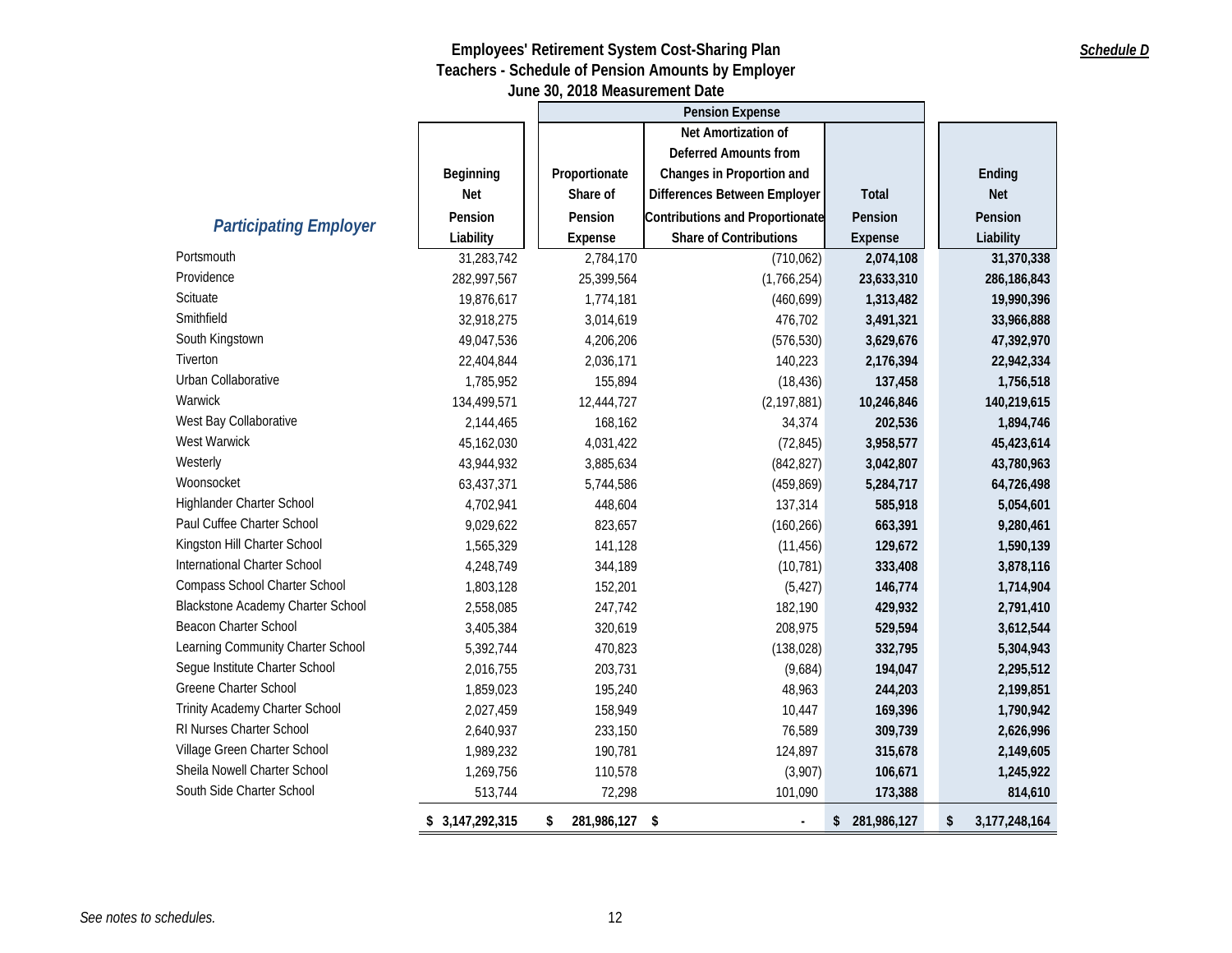## *Schedule D*

|                               |                     |                    | <b>Deferred Outflows of Resources</b> |                              |                 |
|-------------------------------|---------------------|--------------------|---------------------------------------|------------------------------|-----------------|
|                               |                     |                    | <b>Difference</b>                     | <b>Changes in Proportion</b> |                 |
|                               | <b>Difference</b>   |                    | <b>Between</b>                        | and Differences              |                 |
|                               | <b>Between</b>      |                    | Projected                             | <b>Between Employer</b>      |                 |
|                               | Expected            |                    | and Actual                            | Contributions and            | Total           |
|                               | and Actual          | Changes in         | Investment                            | Proportionate Share          | <b>Deferred</b> |
| <b>Participating Employer</b> | Experience          | <b>Assumptions</b> | Earnings                              | of Contributions             | <b>Outflows</b> |
| State of Rhode Island         | \$<br>19,854,695 \$ | 98,602,639 \$      | 63,838,387 \$                         | 49,529,992 \$                | 231,825,713     |
| Barrington                    | 649,042             | 3,223,281          | 2,086,851                             | 1,561,727                    | 7,520,901       |
| <b>Bristol/Warren</b>         | 623,893             | 3,098,387          | 2,005,991                             | 1,024,125                    | 6,752,396       |
| <b>Burrillville</b>           | 403,087             | 2,001,817          | 1,296,038                             | 1,449,617                    | 5,150,559       |
| Central Falls                 | 487,470             | 2,420,880          | 1,567,352                             | 1,292,513                    | 5,768,215       |
| Chariho                       | 667,175             | 3,313,335          | 2,145,155                             | 1,820,012                    | 7,945,677       |
| Coventry                      | 955,793             | 4,746,673          | 3,073,143                             | 108,742                      | 8,884,351       |
| Cranston                      | 2,093,958           | 10,399,039         | 6,732,658                             | 1,982,349                    | 21,208,004      |
| Cumberland                    | 820,219             | 4,073,382          | 2,637,233                             | 2,729,604                    | 10,260,438      |
| East Greenwich                | 482,336             | 2,395,383          | 1,550,844                             | 3,239,730                    | 7,668,293       |
| East Providence               | 982,490             | 4,879,256          | 3,158,981                             | 3,683,120                    | 12,703,847      |
| Exeter-West Greenwich         | 357,823             | 1,777,024          | 1,150,500                             |                              | 3,285,347       |
| Foster                        | 44,162              | 219,319            | 141,994                               |                              | 405,475         |
| Foster-Glocester              | 242,283             | 1,203,228          | 779,007                               | 416,108                      | 2,640,626       |
| Glocester                     | 105,040             | 521,649            | 337,732                               | 237,428                      | 1,201,849       |
| Jamestown                     | 111,101             | 551,750            | 357,220                               | 258,265                      | 1,278,336       |
| Johnston                      | 648,280             | 3,219,496          | 2,084,401                             | 2,620,444                    | 8,572,621       |
| Lincoln                       | 660,867             | 3,282,005          | 2,124,871                             |                              | 6,067,743       |
| Little Compton                | 64,772              | 321,673            | 208,261                               | 448,828                      | 1,043,534       |
| Middletown                    | 472,931             | 2,348,676          | 1,520,605                             | 416,164                      | 4,758,376       |
| Narragansett                  | 317,655             | 1,577,541          | 1,021,349                             | 445,497                      | 3,362,042       |
| New Shoreham                  | 55,175              | 274,012            | 177,404                               | 278,054                      | 784,645         |
| Newport                       | 478,400             | 2,375,835          | 1,538,189                             | 2,043,926                    | 6,436,350       |
| North Kingstown               | 778,532             | 3,866,357          | 2,503,199                             | 1,246,554                    | 8,394,642       |
| North Providence              | 662,002             | 3,287,645          | 2,128,523                             | 3,630,640                    | 9,708,810       |
| North Smithfield              | 325,686             | 1,617,425          | 1,047,171                             | 1,540,966                    | 4,531,248       |
| Northern RI Collaborative     | 69,373              | 344,521            | 223,053                               | 615,984                      | 1,252,931       |
| Pawtucket                     | 1,561,400           | 7,754,243          | 5,020,336                             | 2,624,441                    | 16,960,420      |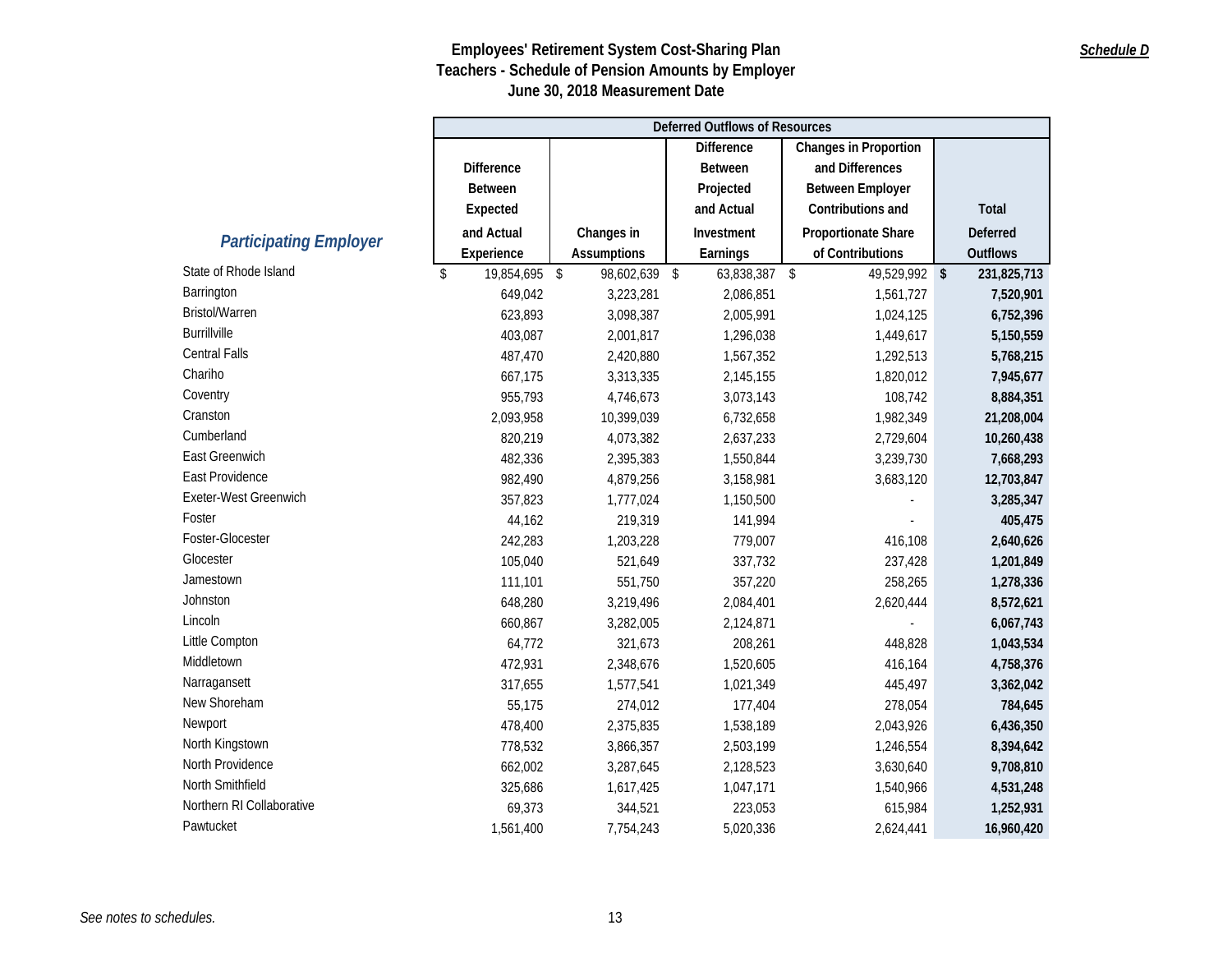|                                          |                     |                    | Deferred Outflows of Resources |                              |                 |
|------------------------------------------|---------------------|--------------------|--------------------------------|------------------------------|-----------------|
|                                          |                     |                    | <b>Difference</b>              | <b>Changes in Proportion</b> |                 |
|                                          | <b>Difference</b>   |                    | <b>Between</b>                 | and Differences              |                 |
|                                          | <b>Between</b>      |                    | Projected                      | <b>Between Employer</b>      |                 |
|                                          | Expected            |                    | and Actual                     | Contributions and            | <b>Total</b>    |
|                                          | and Actual          | Changes in         | Investment                     | Proportionate Share          | <b>Deferred</b> |
| <b>Participating Employer</b>            | Experience          | <b>Assumptions</b> | Earnings                       | of Contributions             | Outflows        |
| Portsmouth                               | 458,839             | 2,278,694          | 1,475,297                      | 153,480                      | 4,366,310       |
| Providence                               | 4,185,922           | 20,788,178         | 13,458,907                     | 1,031,456                    | 39,464,463      |
| Scituate                                 | 292,390             | 1,452,072          | 940,116                        |                              | 2,684,578       |
| Smithfield                               | 496,818             | 2,467,303          | 1,597,408                      | 2,586,886                    | 7,148,415       |
| South Kingstown                          | 693,195             | 3,442,553          | 2,228,815                      | 577,370                      | 6,941,933       |
| Tiverton                                 | 335,567             | 1,666,496          | 1,078,941                      | 1,829,108                    | 4,910,112       |
| Urban Collaborative                      | 25,692              | 127,591            | 82,606                         | 80,373                       | 316,262         |
| Warwick                                  | 2,050,927           | 10,185,340         | 6,594,303                      | 3,744,493                    | 22,575,063      |
| West Bay Collaborative                   | 27,714              | 137,631            | 89,107                         | 255,179                      | 509,631         |
| West Warwick                             | 664,390             | 3,299,502          | 2,136,200                      | 9,102,765                    | 15,202,857      |
| Westerly                                 | 640,364             | 3,180,183          | 2,058,948                      |                              | 5,879,495       |
| Woonsocket                               | 946,724             | 4,701,635          | 3,043,983                      | 1,229,265                    | 9,921,607       |
| Highlander Charter School                | 73,931              | 367,159            | 237,710                        | 677,108                      | 1,355,908       |
| Paul Cuffee Charter School               | 135,741             | 674,119            | 436,445                        | 291,279                      | 1,537,584       |
| Kingston Hill Charter School             | 23,258              | 115,505            | 74,782                         | 74,864                       | 288,409         |
| International Charter School             | 56,723              | 281,700            | 182,382                        | 586,357                      | 1,107,162       |
| Compass School Charter School            | 25,083              | 124,568            | 80,649                         | 192,556                      | 422,856         |
| <b>Blackstone Academy Charter School</b> | 40,829              | 202,764            | 131,276                        | 823,659                      | 1,198,528       |
| <b>Beacon Charter School</b>             | 52,839              | 262,410            | 169,892                        | 876,356                      | 1,361,497       |
| Learning Community Charter School        | 77,593              | 385,343            | 249,483                        | $\Box$                       | 712,419         |
| Segue Institute Charter School           | 33,575              | 166,742            | 107,954                        | 218,023                      | 526,294         |
| Greene Charter School                    | 32,176              | 159,794            | 103,455                        | 404,058                      | 699,483         |
| Trinity Academy Charter School           | 26,195              | 130,091            | 84,225                         | 178,015                      | 418,526         |
| RI Nurses Charter School                 | 38,424              | 190,821            | 123,543                        | 318,522                      | 671,310         |
| Village Green Charter School             | 31,441              | 156,144            | 101,092                        | 550,286                      | 838,963         |
| Sheila Nowell Charter School             | 18,224              | 90,502             | 58,594                         | 42,250                       | 209,570         |
| South Side Charter School                | 11,915              | 59,172             | 38,310                         | 486,117                      | 595,514         |
|                                          | 46,472,129 \$<br>\$ | 230,790,483 \$     | 149,420,871 \$                 | 111,554,655 \$               | 538,238,138     |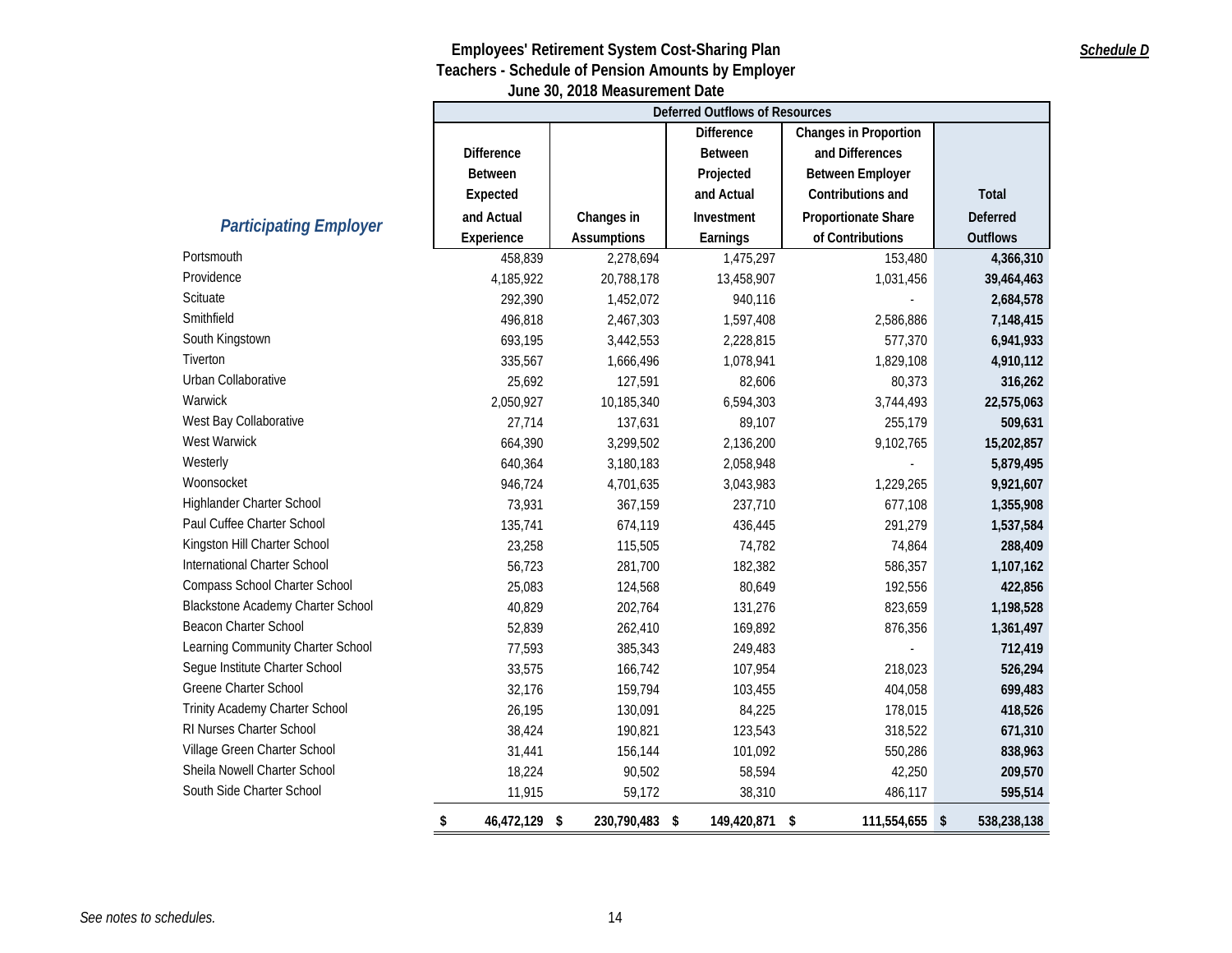### *Schedule D*

|                               | <b>Deferred Inflows of Resources</b>              |             |                |                            |                |  |  |
|-------------------------------|---------------------------------------------------|-------------|----------------|----------------------------|----------------|--|--|
|                               | <b>Difference</b><br><b>Changes in Proportion</b> |             |                |                            |                |  |  |
|                               | <b>Difference</b>                                 |             | <b>Between</b> | and Differences            |                |  |  |
|                               | <b>Between</b>                                    |             | Projected      | <b>Between Employer</b>    |                |  |  |
|                               | Expected                                          |             | and Actual     | Contributions and          | Total          |  |  |
|                               | and Actual                                        | Changes in  | Investment     | <b>Proportionate Share</b> | Deferred       |  |  |
| <b>Participating Employer</b> | Experience                                        | Assumptions | Earnings       | of Contributions           | <b>Inflows</b> |  |  |
| State of Rhode Island         | 25,890,696                                        | 15,974,271  | 47,624,279     | 14,810,236                 | 104,299,482    |  |  |
| Barrington                    | 846,357                                           | 522,192     | 1,556,819      | 1,859,049                  | 4,784,417      |  |  |
| Bristol/Warren                | 813,562                                           | 501,959     | 1,496,496      | 1,530,930                  | 4,342,947      |  |  |
| <b>Burrillville</b>           | 525,629                                           | 324,307     | 966,862        | 1,586,388                  | 3,403,186      |  |  |
| Central Falls                 | 635,665                                           | 392,198     | 1,169,265      | 2,360,442                  | 4,557,570      |  |  |
| Chariho                       | 870,003                                           | 536,782     | 1,600,314      | 4,505,051                  | 7,512,150      |  |  |
| Coventry                      | 1,246,363                                         | 768,992     | 2,292,605      | 3,141,126                  | 7,449,086      |  |  |
| Cranston                      | 2,730,539                                         | 1,684,712   | 5,022,652      | 2,254,551                  | 11,692,454     |  |  |
| Cumberland                    | 1,069,573                                         | 659,914     | 1,967,411      | 1,447,297                  | 5,144,195      |  |  |
| East Greenwich                | 628,970                                           | 388,068     | 1,156,950      | 1,837,347                  | 4,011,335      |  |  |
| East Providence               | 1,281,176                                         | 790,471     | 2,356,641      |                            | 4,428,288      |  |  |
| Exeter-West Greenwich         | 466,604                                           | 287,889     | 858,288        | 3,087,931                  | 4,700,712      |  |  |
| Foster                        | 57,588                                            | 35,531      | 105,929        | 490,032                    | 689,080        |  |  |
| Foster-Glocester              | 315,939                                           | 194,931     | 581,150        | 525,568                    | 1,617,588      |  |  |
| Glocester                     | 136,973                                           | 84,511      | 251,952        | 399,623                    | 873,059        |  |  |
| Jamestown                     | 144,876                                           | 89,387      | 266,491        | 812,644                    | 1,313,398      |  |  |
| Johnston                      | 845,363                                           | 521,579     | 1,554,991      | 1,051,945                  | 3,973,878      |  |  |
| Lincoln                       | 861,776                                           | 531,706     | 1,585,182      | 3,518,355                  | 6,497,019      |  |  |
| Little Compton                | 84,464                                            | 52,113      | 155,365        | 957,535                    | 1,249,477      |  |  |
| Middletown                    | 616,706                                           | 380,501     | 1,134,391      | 1,408,981                  | 3,540,579      |  |  |
| Narragansett                  | 414,225                                           | 255,572     | 761,940        | 1,423,739                  | 2,855,476      |  |  |
| New Shoreham                  | 71,949                                            | 44,392      | 132,346        | 227,021                    | 475,708        |  |  |
| Newport                       | 623,837                                           | 384,901     | 1,147,509      | 1,580,835                  | 3,737,082      |  |  |
| North Kingstown               | 1,015,213                                         | 626,375     | 1,867,419      | 2,111,913                  | 5,620,920      |  |  |
| North Providence              | 863,257                                           | 532,620     | 1,587,906      | 1,028,192                  | 4,011,975      |  |  |
| North Smithfield              | 424,697                                           | 262,033     | 781,203        | 1,212,390                  | 2,680,323      |  |  |
| Northern RI Collaborative     | 90,463                                            | 55,815      | 166,401        | 658,421                    | 971,100        |  |  |
| Pawtucket                     | 2,036,079                                         | 1,256,238   | 3,745,237      | 1,493,004                  | 8,530,558      |  |  |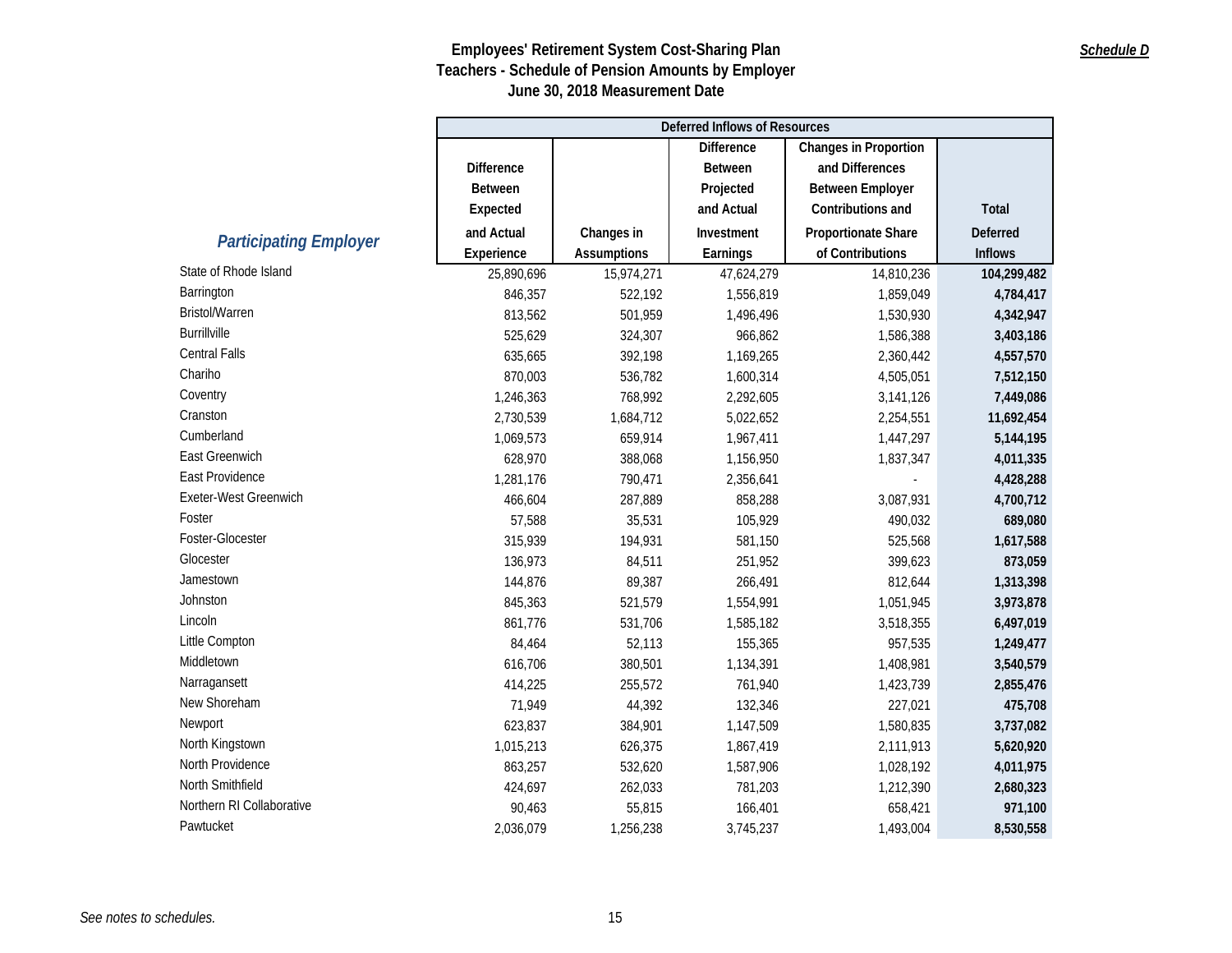|                                          | <b>Deferred Inflows of Resources</b> |                                                   |                |                         |                 |  |  |  |
|------------------------------------------|--------------------------------------|---------------------------------------------------|----------------|-------------------------|-----------------|--|--|--|
|                                          |                                      | <b>Difference</b><br><b>Changes in Proportion</b> |                |                         |                 |  |  |  |
|                                          | <b>Difference</b>                    |                                                   | Between        | and Differences         |                 |  |  |  |
|                                          | <b>Between</b>                       |                                                   | Projected      | <b>Between Employer</b> |                 |  |  |  |
|                                          | Expected                             |                                                   | and Actual     | Contributions and       | Total           |  |  |  |
| <b>Participating Employer</b>            | and Actual                           | Changes in                                        | Investment     | Proportionate Share     | <b>Deferred</b> |  |  |  |
|                                          | Experience                           | <b>Assumptions</b>                                | Earnings       | of Contributions        | <b>Inflows</b>  |  |  |  |
| Portsmouth                               | 598,331                              | 369,163                                           | 1,100,591      | 3,156,166               | 5,224,251       |  |  |  |
| Providence                               | 5,458,479                            | 3,367,820                                         | 10,040,522     | 9,793,270               | 28,660,091      |  |  |  |
| Scituate                                 | 381,279                              | 235,245                                           | 701,339        | 2,057,035               | 3,374,898       |  |  |  |
| Smithfield                               | 647,855                              | 399,719                                           | 1,191,688      | 908,649                 | 3,147,911       |  |  |  |
| South Kingstown                          | 903,932                              | 557,716                                           | 1,662,726      | 3,869,827               | 6,994,201       |  |  |  |
| Tiverton                                 | 437,582                              | 269,983                                           | 804,904        | 1,810,394               | 3,322,863       |  |  |  |
| Urban Collaborative                      | 33,502                               | 20,671                                            | 61,625         | 211,348                 | 327,146         |  |  |  |
| Warwick                                  | 2,674,427                            | 1,650,091                                         | 4,919,437      | 13,084,449              | 22,328,404      |  |  |  |
| West Bay Collaborative                   | 36,139                               | 22,297                                            | 66,475         | 216,521                 | 341,432         |  |  |  |
| West Warwick                             | 866,370                              | 534,541                                           | 1,593,633      | 8,319,466               | 11,314,010      |  |  |  |
| Westerly                                 | 835,040                              | 515,210                                           | 1,536,003      | 3,962,634               | 6,848,887       |  |  |  |
| Woonsocket                               | 1,234,537                            | 761,695                                           | 2,270,852      | 3,419,189               | 7,686,273       |  |  |  |
| Highlander Charter School                | 96,407                               | 59,482                                            | 177,335        | 77,765                  | 410,989         |  |  |  |
| Paul Cuffee Charter School               | 177,007                              | 109,212                                           | 325,594        | 978,489                 | 1,590,302       |  |  |  |
| Kingston Hill Charter School             | 30,329                               | 18,713                                            | 55,788         | 163,667                 | 268,497         |  |  |  |
| International Charter School             | 73,968                               | 45,637                                            | 136,059        | 602,975                 | 858,639         |  |  |  |
| Compass School Charter School            | 32,709                               | 20,181                                            | 60,165         | 211,429                 | 324,484         |  |  |  |
| <b>Blackstone Academy Charter School</b> | 53,241                               | 32,849                                            | 97,933         |                         | 184,023         |  |  |  |
| Beacon Charter School                    | 68,903                               | 42,512                                            | 126,742        |                         | 238,157         |  |  |  |
| Learning Community Charter School        | 101,182                              | 62,428                                            | 186,118        | 692,199                 | 1,041,927       |  |  |  |
| Segue Institute Charter School           | 43,783                               | 27,013                                            | 80,535         | 223,033                 | 374,364         |  |  |  |
| Greene Charter School                    | 41,958                               | 25,888                                            | 77,179         | 137,125                 | 282,150         |  |  |  |
| Trinity Academy Charter School           | 34,159                               | 21,076                                            | 62,833         | 228,478                 | 346,546         |  |  |  |
| RI Nurses Charter School                 | 50,105                               | 30,914                                            | 92,165         | 25,034                  | 198,218         |  |  |  |
| Village Green Charter School             | 41,000                               | 25,296                                            | 75,416         | ×.                      | 141,712         |  |  |  |
| Sheila Nowell Charter School             | 23,764                               | 14,662                                            | 43,712         | 84,966                  | 167,104         |  |  |  |
| South Side Charter School                | 15,537                               | 9,586                                             | 28,580         |                         | 53,703          |  |  |  |
|                                          | \$<br>60,600,067 \$                  | 37,389,560 \$                                     | 111,469,943 \$ | 111,554,655 \$          | 321,014,225     |  |  |  |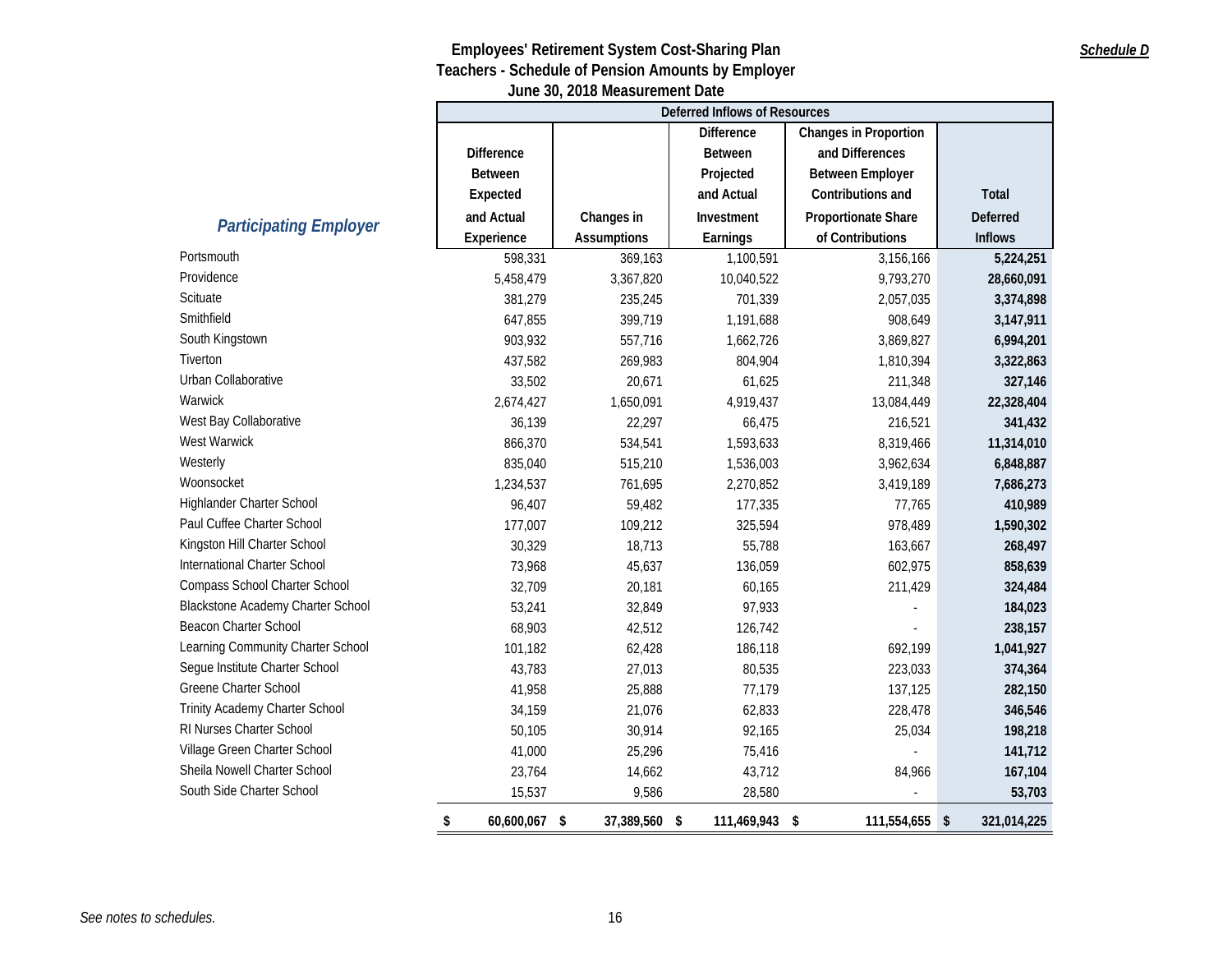|                               | Collective Deferred Outflows for Plan as a Whole |                    |                          |                    |                    |                         |  |
|-------------------------------|--------------------------------------------------|--------------------|--------------------------|--------------------|--------------------|-------------------------|--|
| <b>Participating Employer</b> |                                                  |                    |                          |                    |                    |                         |  |
| State of Rhode Island         | 2020<br>43,140,237                               | 2021<br>26,572,105 | 2022<br>2,936,981        | 2023<br>20,550,019 | 2024<br>26,998,176 | Thereafter<br>7,328,713 |  |
| Barrington                    | 1,231,498                                        | 689,893            | (82, 730)                | 351,381            | 344,687            | 201,756                 |  |
| <b>Bristol/Warren</b>         | 1,026,098                                        | 505,478            | (237, 208)               | 280,787            | 504,719            | 329,575                 |  |
| Burrillville                  |                                                  |                    |                          |                    |                    |                         |  |
| <b>Central Falls</b>          | 558,507<br>797,578                               | 222,144<br>390,799 | (257, 694)<br>(189, 488) | 286,871<br>128,061 | 560,120<br>69,847  | 377,425<br>13,846       |  |
| Chariho                       |                                                  |                    |                          |                    |                    |                         |  |
| Coventry                      | 807,169                                          | 250,431            | (543, 778)               | (236, 191)         | 83,641             | 72,257                  |  |
| Cranston                      | 1,143,121                                        | 345,541            | (792, 240)               | 108,002            | 451,762            | 179,079                 |  |
| Cumberland                    | 3,856,477                                        | 2,109,134          | (383, 524)               | 1,470,817          | 1,754,941          | 707,706                 |  |
| East Greenwich                | 1,883,502                                        | 1,199,054          | 222,662                  | 895,717            | 641,442            | 273,866                 |  |
|                               | 1,127,365                                        | 724,871            | 150,695                  | 599,733            | 553,844            | 500,450                 |  |
| East Providence               | 2,588,916                                        | 1,769,058          | 599,497                  | 1,367,721          | 1,315,405          | 634,960                 |  |
| Exeter-West Greenwich         | (90, 757)                                        | (389, 349)         | (815, 304)               | (244, 779)         | 127,674            | (2,850)                 |  |
| Foster                        | (36, 200)                                        | (73,052)           | (125, 623)               | (59,069)           | 14,134             | (3,796)                 |  |
| Foster-Glocester              | 405,521                                          | 203,343            | (85, 072)                | 141,791            | 220,340            | 137,116                 |  |
| Glocester                     | 183,453                                          | 95,800             | (29, 239)                | 26,701             | 52,347             | (272)                   |  |
| Jamestown                     | 58,296                                           | (34, 414)          | (166, 669)               | (25, 273)          | 64,385             | 68,613                  |  |
| Johnston                      | 1,572,826                                        | 1,031,856          | 260,140                  | 706,975            | 642,070            | 384,877                 |  |
| Lincoln                       | 402,374                                          | (149,099)          | (935, 798)               | (146, 034)         | 264,586            | 134,694                 |  |
| Little Compton                | (57, 291)                                        | (111, 341)         | (188, 447)               | (6, 120)           | 89,195             | 68,061                  |  |
| Middletown                    | 609,685                                          | 215,039            | (347, 941)               | 189,509            | 382,495            | 169,009                 |  |
| Narragansett                  | 434,164                                          | 169,091            | (209, 047)               | 1,795              | 74,018             | 36,546                  |  |
| New Shoreham                  | 94,627                                           | 48,585             | (17,096)                 | 43,909             | 73,927             | 64,986                  |  |
| Newport                       | 893,975                                          | 494,765            | (74, 724)                | 375,626            | 787,805            | 221,819                 |  |
| North Kingstown               | 1,267,444                                        | 617,783            | (308, 986)               | 434,432            | 513,285            | 249,764                 |  |
| North Providence              | 1,980,071                                        | 1,427,650          | 639,599                  | 782,699            | 563,027            | 303,789                 |  |
| North Smithfield              | 603,307                                          | 331,532            | (56, 166)                | 263,937            | 373,341            | 334,973                 |  |
| Northern RI Collaborative     | 90,821                                           | 32,932             | (49, 650)                | (8, 453)           | 135,464            | 80,717                  |  |
| Pawtucket                     | 3,100,833                                        | 1,797,893          | (60, 805)                | 1,296,879          | 1,532,242          | 762,821                 |  |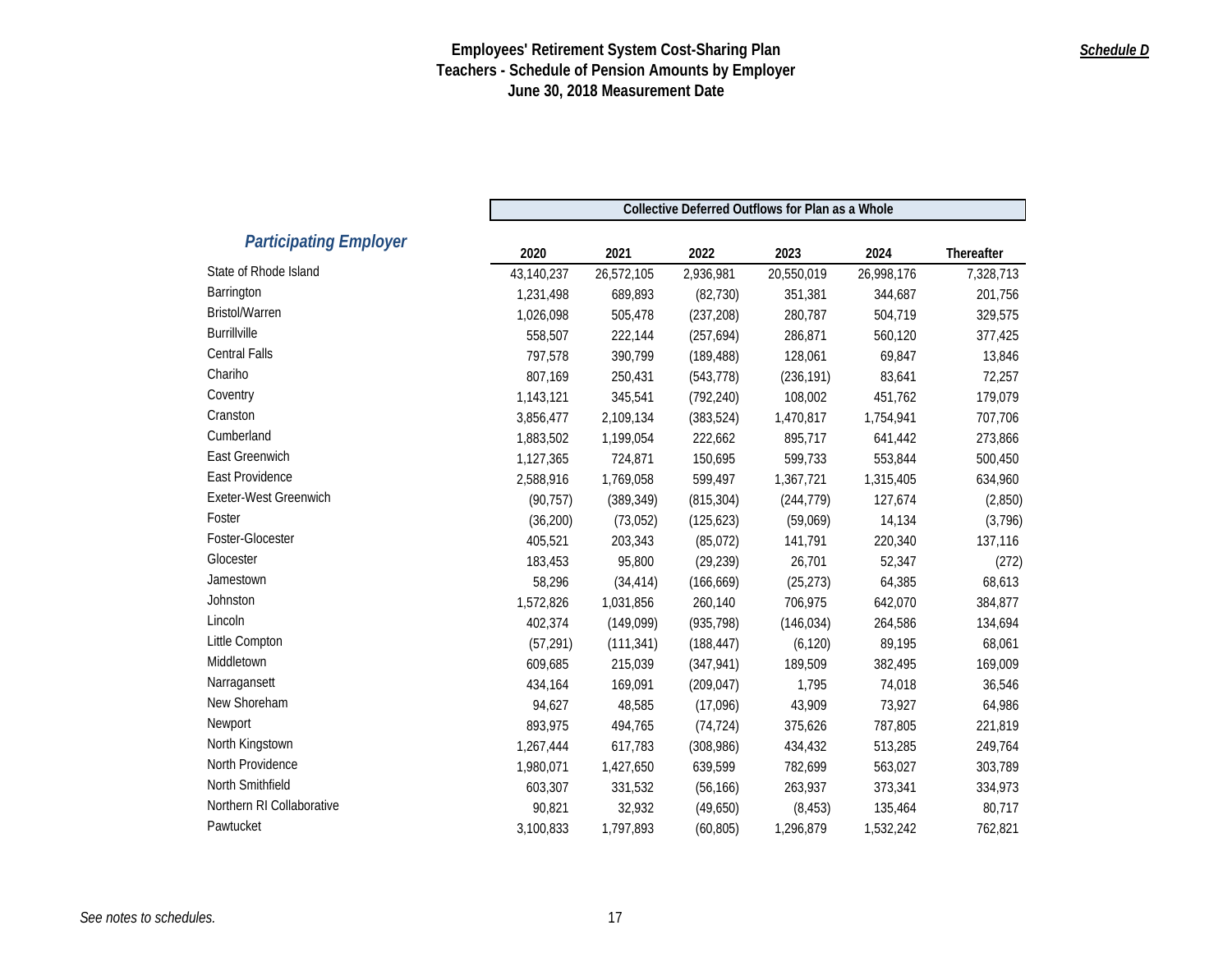|                                   | Collective Deferred Outflows for Plan as a Whole |              |                   |            |                     |            |
|-----------------------------------|--------------------------------------------------|--------------|-------------------|------------|---------------------|------------|
| <b>Participating Employer</b>     | 2020                                             | 2021         | 2022              | 2023       | 2024                | Thereafter |
| Portsmouth                        | 126,531                                          | (256, 356)   | (802, 561)        | (166, 441) | 157,683             | 83,203     |
| Providence                        | 5,865,858                                        | 2,372,836    | (2,610,106)       | 1,150,001  | 2,641,586           | 1,384,196  |
| Scituate                          | 72,411                                           | (171, 580)   | (519, 643)        | (203, 651) | 73,574              | 58,570     |
| Smithfield                        | 1,382,541                                        | 967,961      | 376,547           | 572,259    | 439,485             | 261,711    |
| South Kingstown                   | 687,359                                          | 108,909      | (716, 273)        | (74,066)   | 60,797              | (118,993)  |
| Tiverton                          | 752,056                                          | 472,036      | 72,575            | 154,090    | 40,608              | 95,884     |
| Urban Collaborative               | 28,407                                           | 6,968        | (23, 615)         | (13, 343)  | (6,633)             | (2,669)    |
| Warwick                           | 1,541,536                                        | (169,900)    | (2,611,333)       | (494, 160) | 916,430             | 1,064,086  |
| West Bay Collaborative            | 84,904                                           | 61,778       | 28,787            | 26,029     | (5, 297)            | (28,001)   |
| West Warwick                      | 1,138,525                                        | 584,112      | (206, 781)        | 63,086     | 1,745,824           | 564,080    |
| Westerly                          | 324,736                                          | (209, 628)   | (971, 920)        | (282, 163) | 109,130             | 60,452     |
| Woonsocket                        | 1,266,276                                        | 476,263      | (650, 722)        | 250,903    | 525,045             | 367,569    |
| Highlander Charter School         | 272,112                                          | 210,418      | 122,410           | 162,778    | 108,112             | 69,089     |
| Paul Cuffee Charter School        | 87,228                                           | (26, 044)    | (187, 630)        | (19, 718)  | 41,284              | 52,162     |
| Kingston Hill Charter School      | 30,950                                           | 11,542       | (16, 145)         | (3, 297)   | (6,086)             | 2,948      |
| International Charter School      | 92,642                                           | 45,308       | (22, 216)         | 32,911     | 109,020             | (9, 141)   |
| Compass School Charter School     | 40,307                                           | 19,375       | (10, 484)         | 7,645      | 39,415              | 2,114      |
| Blackstone Academy Charter School | 256,632                                          | 222,562      | 173,959           | 200,829    | 107,869             | 52,653     |
| Beacon Charter School             | 305,315                                          | 261,223      | 198,323           | 206,760    | 103,200             | 48,519     |
| Learning Community Charter School | 3,446                                            | (61, 303)    | (153, 670)        | (80, 823)  | (29,960)            | (7, 197)   |
| Segue Institute Charter School    | 51,533                                           | 23,516       | (16, 453)         | 10,992     | 38,628              | 43,714     |
| Greene Charter School             | 107,629                                          | 80,779       | 42,477            | 74,749     | 57,921              | 53,778     |
| Trinity Academy Charter School    | 58,208                                           | 36,349       | 5,166             | 2,235      | (5, 146)            | (24, 831)  |
| RI Nurses Charter School          | 146,646                                          | 114,583      | 68,843            | 71,343     | 56,306              | 15,370     |
| Village Green Charter School      | 182,223                                          | 155,987      | 118,559           | 124,356    | 77,567              | 38,560     |
| Sheila Nowell Charter School      | 29,320                                           | 14,113       | (7, 581)          | 1,966      | 4,770               | (122)      |
| South Side Charter School         | 122,814                                          | 112,872      | 98,688            | 91,865     | 65,231              | 50,341     |
|                                   | \$84,731,762                                     | \$45,952,201 | \$ (9,368,454) \$ | 31,444,578 | \$<br>46,655,282 \$ | 17,808,544 |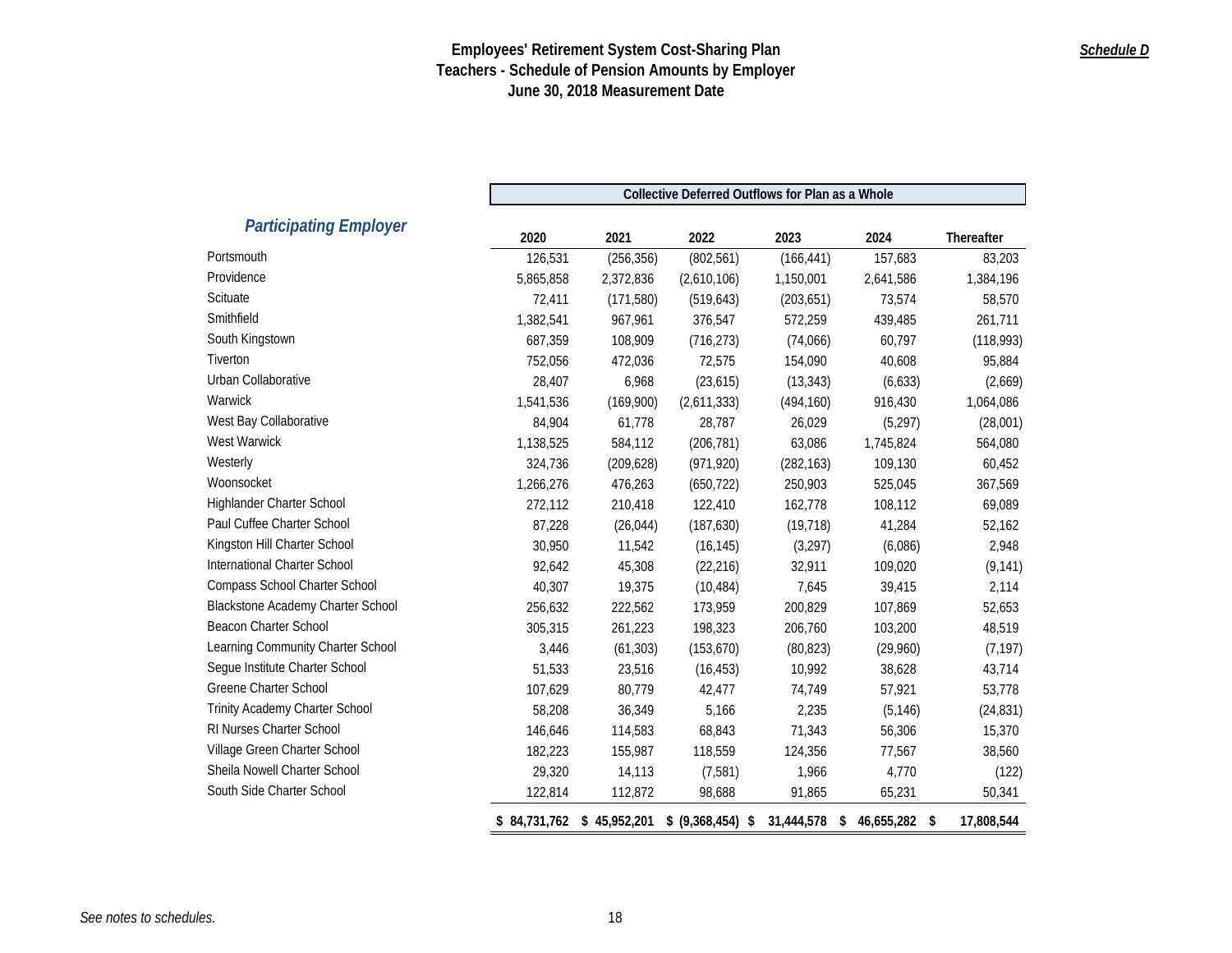|                               | <b>Net</b>           | <b>Net</b>           | <b>Net</b>           |
|-------------------------------|----------------------|----------------------|----------------------|
|                               | Pension              | Pension              | Pension              |
|                               | Liability            | Liability            | Liability            |
|                               | 1% Decrease          |                      | 1% Increase          |
| <b>Participating Employer</b> | (6.0% Discount Rate) | (7.0% Discount Rate) | (8.0% Discount Rate) |
| State of Rhode Island         | \$<br>1,707,896,465  | \$<br>1,357,443,538  | \$<br>1,096,418,100  |
| Barrington                    | 55,830,452           | 44,374,286           | 35,841,469           |
| <b>Bristol/Warren</b>         | 53,667,172           | 42,654,902           | 34,452,709           |
| <b>Burrillville</b>           | 34,673,479           | 27,558,632           | 22,259,329           |
| <b>Central Falls</b>          | 41,932,065           | 33,327,788           | 26,919,123           |
| Chariho                       | 57,390,289           | 45,614,052           | 36,842,838           |
| Coventry                      | 82,217,135           | 65,346,536           | 52,780,925           |
| Cranston                      | 180,121,775          | 143, 161, 570        | 115,632,755          |
| Cumberland                    | 70,555,065           | 56,077,472           | 45,294,227           |
| East Greenwich                | 41,490,425           | 32,976,770           | 26,635,603           |
| East Providence               | 84,513,599           | 67,171,776           | 54,255,186           |
| Exeter-West Greenwich         | 30,779,841           | 24,463,951           | 19,759,731           |
| Foster                        | 3,798,824            | 3,019,322            | 2,438,731            |
| Foster-Glocester              | 20,841,119           | 16,564,612           | 13,379,371           |
| Glocester                     | 9,035,481            | 7,181,440            | 5,800,507            |
| Jamestown                     | 9,556,857            | 7,595,832            | 6,135,215            |
| Johnston                      | 55,764,902           | 44,322,186           | 35,799,388           |
| Lincoln                       | 56,847,613           | 45,182,730           | 36,494,455           |
| Little Compton                | 5,571,697            | 4,428,409            | 3,576,862            |
| Middletown                    | 40,681,418           | 32,333,768           | 26,116,245           |
| Narragansett                  | 27,324,595           | 21,717,707           | 17,541,567           |
| New Shoreham                  | 4,746,161            | 3,772,270            | 3,046,893            |
| Newport                       | 41, 151, 839         | 32,707,660           | 26,418,241           |
| North Kingstown               | 66,969,174           | 53,227,391           | 42,992,193           |
| North Providence              | 56,945,306           | 45,260,377           | 36,557,171           |
| North Smithfield              | 28,015,430           | 22,266,785           | 17,985,062           |
| Northern RI Collaborative     | 5,967,445            | 4,742,951            | 3,830,920            |
| Pawtucket                     | 134,311,258          | 106,751,172          | 86,223,783           |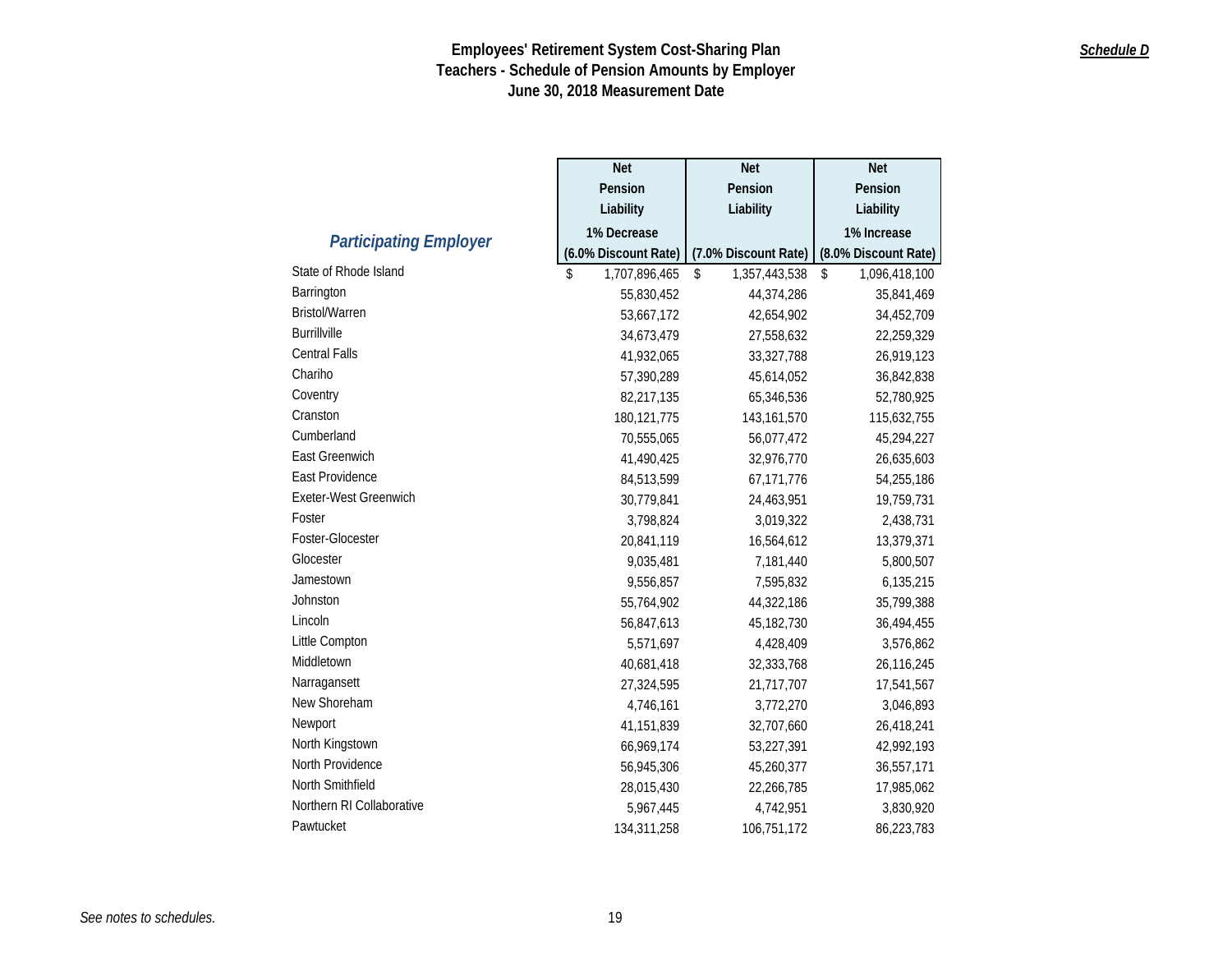|                                          | <b>Net</b>           | <b>Net</b>           | <b>Net</b>           |
|------------------------------------------|----------------------|----------------------|----------------------|
|                                          | Pension              | Pension              | Pension              |
|                                          | Liability            | Liability            | Liability            |
| <b>Participating Employer</b>            | 1% Decrease          |                      | 1% Increase          |
|                                          | (6.0% Discount Rate) | (7.0% Discount Rate) | (8.0% Discount Rate) |
| Portsmouth                               | 39,469,258           | 31,370,338           | 25,338,075           |
| Providence                               | 360,072,064          | 286,186,843          | 231, 155, 422        |
| Scituate                                 | 25, 151, 342         | 19,990,396           | 16,146,404           |
| Smithfield                               | 42,736,163           | 33,966,888           | 27,435,329           |
| South Kingstown                          | 59,628,474           | 47,392,970           | 38,279,685           |
| Tiverton                                 | 28,865,386           | 22,942,334           | 18,530,708           |
| Urban Collaborative                      | 2,210,000            | 1,756,518            | 1,418,754            |
| Warwick                                  | 176,420,291          | 140,219,615          | 113,256,514          |
| West Bay Collaborative                   | 2,383,915            | 1,894,746            | 1,530,402            |
| <b>West Warwick</b>                      | 57,150,686           | 45,423,614           | 36,689,020           |
| Westerly                                 | 55,083,950           | 43,780,963           | 35,362,237           |
| Woonsocket                               | 81,437,020           | 64,726,498           | 52,280,115           |
| Highlander Charter School                | 6,359,553            | 5,054,601            | 4,082,642            |
| Paul Cuffee Charter School               | 11,676,410           | 9,280,461            | 7,495,903            |
| Kingston Hill Charter School             | 2,000,667            | 1,590,139            | 1,284,368            |
| International Charter School             | 4,879,334            | 3,878,116            | 3,132,385            |
| Compass School Charter School            | 2,157,643            | 1,714,904            | 1,385,142            |
| <b>Blackstone Academy Charter School</b> | 3,512,072            | 2,791,410            | 2,254,644            |
| Beacon Charter School                    | 4,545,200            | 3,612,544            | 2,917,881            |
| Learning Community Charter School        | 6,674,527            | 5,304,943            | 4,284,845            |
| Segue Institute Charter School           | 2,888,147            | 2,295,512            | 1,854,103            |
| Greene Charter School                    | 2,767,789            | 2,199,851            | 1,776,837            |
| Trinity Academy Charter School           | 2,253,312            | 1,790,942            | 1,446,558            |
| RI Nurses Charter School                 | 3,305,211            | 2,626,996            | 2,121,846            |
| Village Green Charter School             | 2,704,572            | 2,149,605            | 1,736,254            |
| Sheila Nowell Charter School             | 1,567,583            | 1,245,922            | 1,006,341            |
| South Side Charter School                | 1,024,919            | 814,610              | 657,967              |
|                                          | \$<br>3,997,522,369  | \$<br>3,177,248,164  | \$<br>2,566,288,980  |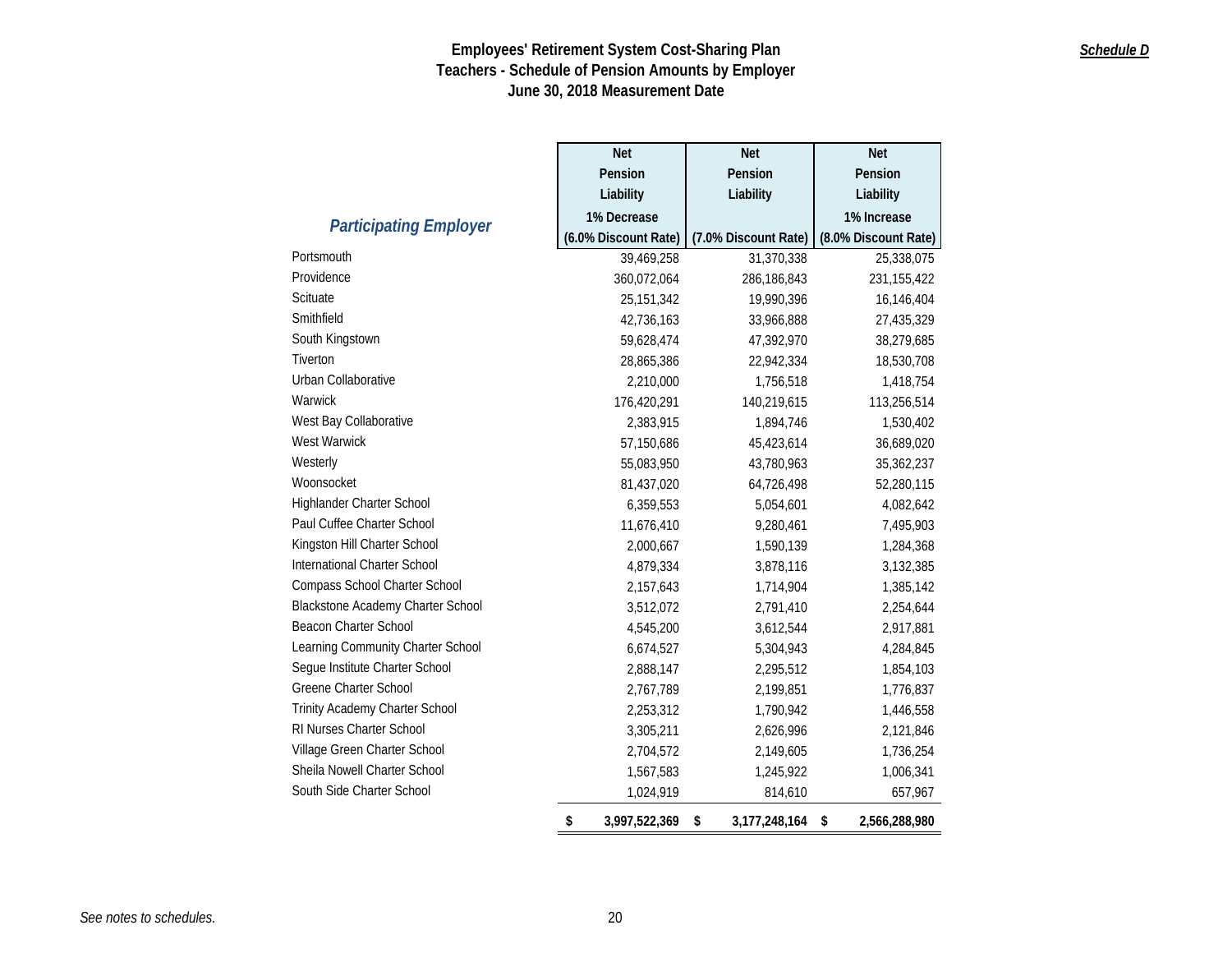## **EMPLOYEES' RETIREMENT SYSTEM COST-SHARING PLAN Notes to the Schedules of Employer Allocations and Pension Amounts by Employer June 30, 2018 Measurement Date**

## **1. Plan Description and Governance**

The Employees' Retirement System of the State of Rhode Island (the System) acts as a common investment and administrative agent for pension benefits to be provided through various defined benefit and defined contribution retirement plans. The System is administered by the State of Rhode Island Retirement Board which was authorized, created and established as an independent retirement board to hold and administer, in trust, the funds of the retirement system.

Each plan's assets are accounted for separately and may be used only for the payment of benefits to the members of that plan, in accordance with the terms of that plan.

The Employees' Retirement System (ERS) Plan (the Plan) was established and placed under the management of the Retirement Board for the purpose of providing retirement allowances for employees of the State of Rhode Island under the provisions of chapters 8 to 10, inclusive, of Title 36, and public school teachers under the provisions of chapters 15 to 17, inclusive, of Title 16 of the Rhode Island General Laws.

The Plan covers most State employees other than certain personnel at the State colleges and university (principally faculty and administrative personnel). The plan also covers teachers, including superintendents, principals, school nurses, and certain other school officials in the public schools in the cities and towns. Membership in the plan is mandatory for all covered state employees and teachers. Elected officials may become members on an optional basis and legislators may participate if elected to office prior to January 1, 1995.

Certain employees of the University of Rhode Island, Rhode Island College, Community College of Rhode Island, Division of Higher Education Assistance, Rhode Island Airport Corporation (hired before July 1, 1993), the Rhode Island Commerce Corporation (active contributing members and employees of the Department of Economic Development before October 31, 1995 who elected to continue membership) and, the Narragansett Bay Water Quality District Commission (members of a collective bargaining unit) are also covered and have the same benefits as State employees.

## **2. Schedules of Employer Allocations**

The Schedules of Employer Allocations reflect employer contributions recognized for the fiscal year ended June 30, 2018 consistent with contributions reflected within the Plan's financial statements. Contribution classification and presentation differences are reconciled on the next page.

The Schedules of Employer Allocations (Schedules A and B) reflect employer contribution amounts which are the preliminary basis for allocating the pension amounts to each employer. The final or effective allocations also include any changes in allocations between years which are reflected as deferred outflows/inflows and recognized over the remaining service lives of the respective employee group (state employees or teachers).

The changes in allocations for teachers also reflects the effect of employer contributions for one employer unit (West Warwick Schools) which were under-reported due to a timing difference in fiscal 2016. Those fiscal 2016 contributions were recognized by the System in fiscal 2017 which, without adjustment, would have resulted in an over-allocation of pension expense and the net pension liability at the June 30, 2017 measurement date for that employer unit. The accompanying schedule of pension amounts by employer for teachers includes a change in proportion allocation adjustment to appropriately reflect each employers' proportionate share based on employer contributions attributable to fiscal 2017.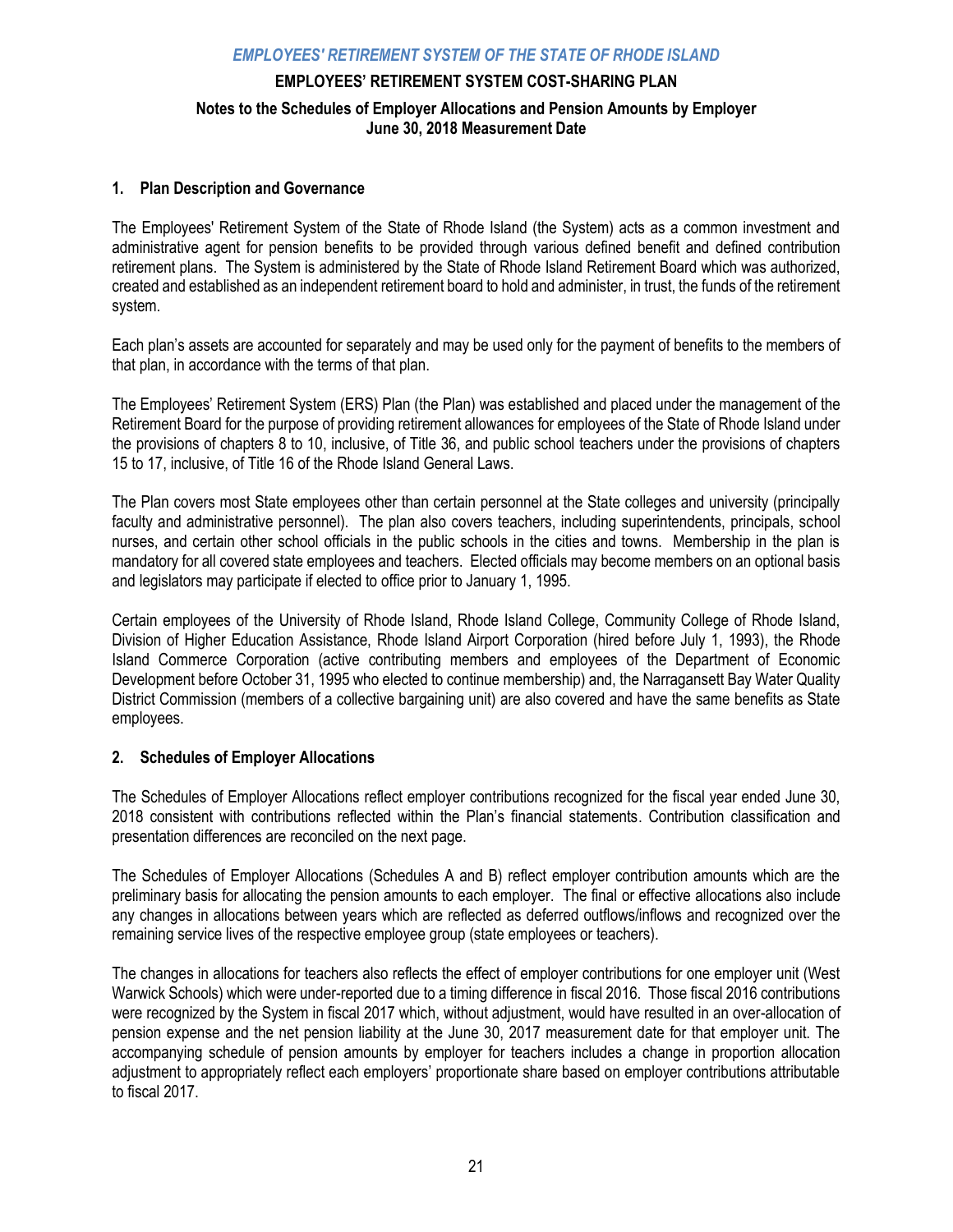## **EMPLOYEES' RETIREMENT SYSTEM COST-SHARING PLAN**

## **Notes to the Schedules of Employer Allocations and Pension Amounts by Employer June 30, 2018 Measurement Date**

## **2. Schedules of Employer Allocations (continued)**

The Schedule of Employer and Other Nonemployer Entity Allocations for Teachers reflects a special funding situation wherein the State of Rhode Island, by statute, has assumed responsibility to fund 40% of the required employer contribution for teachers. The actual proportionate share of employer contributions as shown in the Schedule and to be borne by the State varies slightly from 40% due to differences in the amortization period for the unfunded liability between the State and teacher units which is reflected in the actuarially determined contribution for the State share the local teacher share. This results in the actual dollar amount of State contributions to be proportionately larger than the stated statutory amount of 40%.

The Schedule of Employer Allocations and Other Nonemployer Entity Allocations for Teachers also includes an adjustment to determine equivalent contributions from local educational agencies if all had been shared on a consistent basis. The employer contribution for certain teachers funded by federal programs is borne 100% by the local education agency using federal funds and consequently there is no State share. The adjustment converts the actual contribution amounts by local educational agency employers to an equivalent basis for the purpose of determining each employer's proportionate share of the net pension liability, pension expense and deferred inflows and outflows of resources.

|                                                                                 |    | State Employees | Teachers Local<br>Share                                                                                  | <b>Teachers State</b><br>Share |          | Total ERS Plan                           |
|---------------------------------------------------------------------------------|----|-----------------|----------------------------------------------------------------------------------------------------------|--------------------------------|----------|------------------------------------------|
| Employer Contributions included in the Schedules<br>of Employer Allocations     | \$ | 173,433,631 \$  | 136,875,367 \$                                                                                           | 102,099,192 \$                 |          | 412,408,190                              |
| Adjustment for equivalent contributions if all shared<br>at same rate           |    |                 | 3,978,357                                                                                                | (3,978,357)                    |          |                                          |
| Other contribution related additions included in<br>financial reporting amounts |    | 32,627          | 856,369                                                                                                  |                                |          | 888,996                                  |
| Employer contributions reported on ERS Plan<br>Fiscal 2018 financial statements | S  | 173,466,258 \$  | 141,710,093 \$                                                                                           | 98,120,835 \$                  |          | 413,297,186                              |
| Per ERSRI fiscal 2018 financial statements                                      |    |                 | <b>Employer Contributions</b><br>State Contributions for Teachers<br><b>Total Employer Contributions</b> |                                | \$<br>\$ | 315,176,351<br>98,120,835<br>413,297,186 |

The percentages included in the Schedules of Employer Allocations have been rounded to 8 decimal places.

## **3. Schedules of Pension Amounts by Employer**

The Schedules of Pension Amounts by Employer were prepared by the Plan's actuary using amounts from (1) the Plan's fiscal 2018 financial statements, (2) Required Supplementary Information Schedules prepared in accordance with the requirements of GASB Statement No. 67, and (3) certain data from the actuarial valuation of the Plan performed at June 30, 2017 rolled-forward to June 30, 2018. These schedules utilize the proportionate employer contribution schedules detailed in the Schedules of Employer Allocations to apportion each employer's amounts for the cost-sharing plan.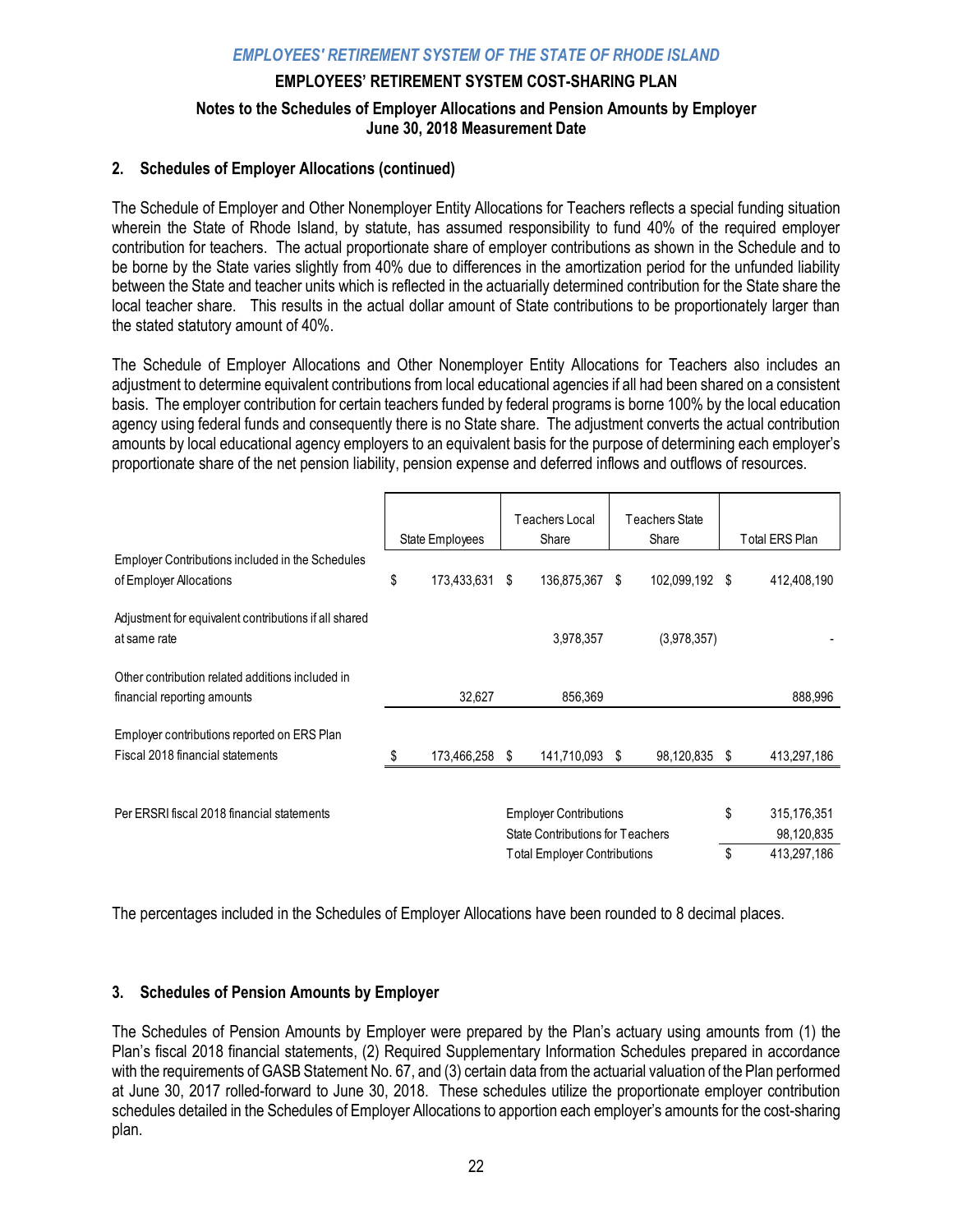#### **EMPLOYEES' RETIREMENT SYSTEM COST-SHARING PLAN**

## **Notes to the Schedules of Employer Allocations and Pension Amounts by Employer June 30, 2018 Measurement Date**

#### **3. Schedules of Pension Amounts by Employer (continued)**

The Schedules of Pension Amounts by Employer include the sensitivity of the net pension liability to changes in the discount rate. The following presents the net pension liability of the employers calculated using the discount rate of 7.0 percent, as well as what the employers' net pension liability would be if it were calculated using a discount rate that is 1-percentage-point lower or 1-percentage-point higher than the current rate.

#### **Net Pension Liability – Sensitivity Analysis**

|                              | 1.00% Decrease | <b>Discount Rate</b> | 1.00% Increase      |
|------------------------------|----------------|----------------------|---------------------|
|                              | (6.0%)         | (7.0%)               | $(8.0\%)$           |
| <b>ERS</b> - State employees | 2.810.415.531  | 2.250.804.158        | \$<br>1.833.984.062 |
| <b>ERS</b> - Teachers        | 3.997.522.369  | 3,177,248,164        | \$<br>2.566.288.980 |

## **4. Relationship to the Plan Financial Statements**

The components associated with pension expense and deferred outflows and inflows of resources have been determined based on the net increase in fiduciary net position as reflected for the ERS Plan in the System's financial statements and consistent with the requirements of GASB Statements No. 67 and 68.

See note 2 which more fully describes how employer contribution amounts are utilized in the Schedules of Employer Allocations.

## **5. Summary of Significant Accounting Policies**

**Basis of Accounting –** The underlying information to prepare the allocation schedules is based on the System's financial statements as of and for the year ended June 30, 2018. The financial statements of the System are prepared on the accrual basis of accounting. Under this method, revenues are recorded when earned and expenses are recorded when incurred. Plan member contributions are recognized in the period in which the wages, subject to required contributions, are earned for the performance of duties for covered employment. Employer contributions to the plan are recognized when due and the employer has made a formal commitment to provide the contributions.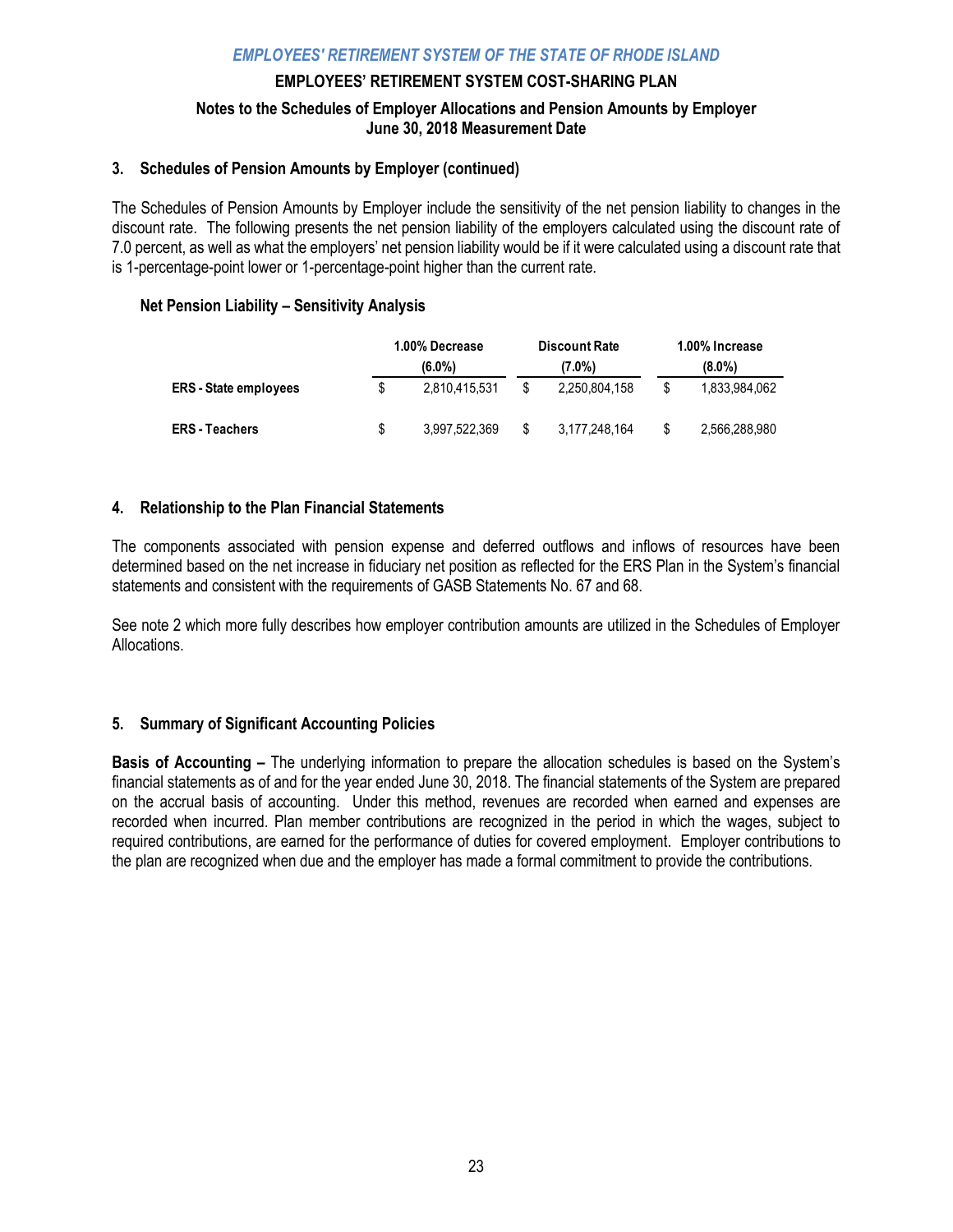#### **EMPLOYEES' RETIREMENT SYSTEM COST-SHARING PLAN**

## **Notes to the Schedules of Employer Allocations and Pension Amounts by Employer June 30, 2018 Measurement Date**

#### **6. Net Pension Liability**

The components of the net pension liability of the employers participating in the ERS Plan at June 30, 2018 were as follows:

|                                                                           | <b>ERS</b>       |                  |  |  |
|---------------------------------------------------------------------------|------------------|------------------|--|--|
|                                                                           | <b>State</b>     |                  |  |  |
|                                                                           | <b>Employees</b> | Teachers         |  |  |
| Fiscal year ended June 30, 2018                                           |                  |                  |  |  |
| <b>Total pension liability</b>                                            | \$4,741,437,331  | \$6.958.809.084  |  |  |
| <b>Plan Fiduciary net position</b>                                        | 2.490.633.173    | 3.781.560.920    |  |  |
| <b>Employers' Net Pension Liability</b>                                   | \$2.250.804.158  | \$ 3.177.248.164 |  |  |
| Plan Fiduciary Net Position as a<br>percentage of total pension liability | 52.5%            | 54.3%            |  |  |

## **7. Actuarial methods and assumptions**

The total pension liability was determined by actuarial valuations performed as of June 30, 2017 and rolled forward to June 30, 2018, using the following actuarial assumptions, applied to all periods included in the measurement.

The actuarial assumptions used in the June 30, 2017 valuations and the calculation of the total pension liability at June 30, 2018 **(measurement date)** were consistent with the results of an actuarial experience study performed as of June 30, 2016.

Actuarial Cost Method - Entry Age Normal - the Individual Entry Age Actuarial Cost methodology is used.

Amortization Method - Level Percent of Payroll – Closed

Investment Rate of Return – 7.00%

Projected Salary Increases – state employees – 3.25% to 6.25%

Projected Salary Increases – teachers – 3.00% to 13.00%

Mortality – state employees:

- Male Employees, RP-2014 Combined Healthy for Males with Blue Collar adjustments, projected with Scale Ultimate MP16.
- Female Employees: RP-2014 Combined Healthy for Females, projected with Scale Ultimate MP16.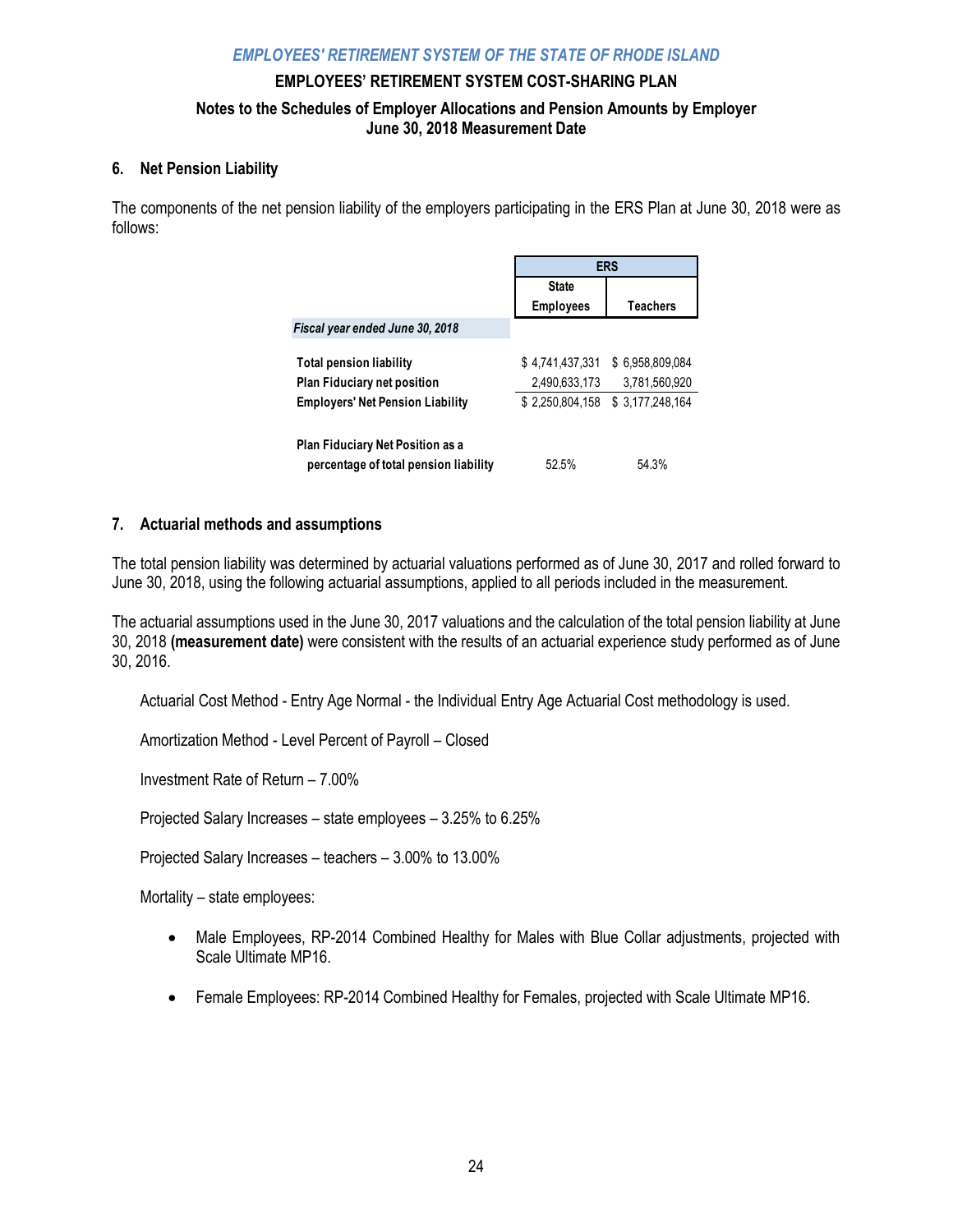**EMPLOYEES' RETIREMENT SYSTEM COST-SHARING PLAN** 

## **Notes to the Schedules of Employer Allocations and Pension Amounts by Employer June 30, 2018 Measurement Date**

## **7. Actuarial methods and assumptions (continued)**

Mortality – teachers:

- Male Employees, RP-2014 Combined Healthy for Males with White Collar adjustments, projected with Scale Ultimate MP16.
- Female Employees, RP-2014 Combined Healthy for Females with White Collar adjustments, projected with Scale Ultimate MP16

Inflation – 2.50%

Post-retirement Benefit Increase: Post-retirement benefit increases are assumed to be 2.1%, per annum, while the plan has a funding level that exceeds 80%; however, an interim COLA will be granted in four-year intervals while the COLA is suspended. The second such COLA will be applicable in calendar 2021. As of June 30, 2018, it is assumed that the COLAs will be suspended for 9 years due to the current funding level of the plans. The actual amount of the COLA is determined based on 50% of the plan's five-year average investment rate of return minus 5.0% which will range from zero to 4.0%, and 50% of the lesser of 3% or last year's CPI-U increase for a total maximum increase of 3.0%.

The long-term expected rate of return best-estimate on pension plan investments was determined by the actuary using a building-block method. The actuary started by calculating best-estimate future expected real rates of return (expected returns net of pension plan investment expense and inflation) for each major asset class, based on a collective summary of capital market expectations from 35 sources. These return assumptions are then weighted by the target asset allocation percentage, factoring in correlation effects, to develop the overall long-term expected rate of return best-estimate on an arithmetic basis.

## **8. Discount rate**

The discount rate used to measure the total pension liability of the ERS plan was 7.0 percent. The projection of cash flows used to determine the discount rate assumed that contributions from plan members will be made at the current contribution rate and that contributions from the employers will be made at statutorily required rates, actuarially determined. Based on those assumptions, the pension plan's fiduciary net position was projected to be available to make all projected future benefit payments of current plan members. Therefore, the long-term expected rate of return on pension plan investments was applied to all periods of projected benefit payments to determine the total pension liability.

## **9. Deferred Outflows and Inflows of Resources**

Consistent with the requirements of GASB Statement No. 68, differences between expected and actual experience and changes in assumptions are recognized in pension expense using a systematic and rational method over a closed period equal to the average of the expected remaining service lives of all employees that are provided with pensions through the pension plan (active employees and inactive employees) determined as of the beginning of the measurement period.